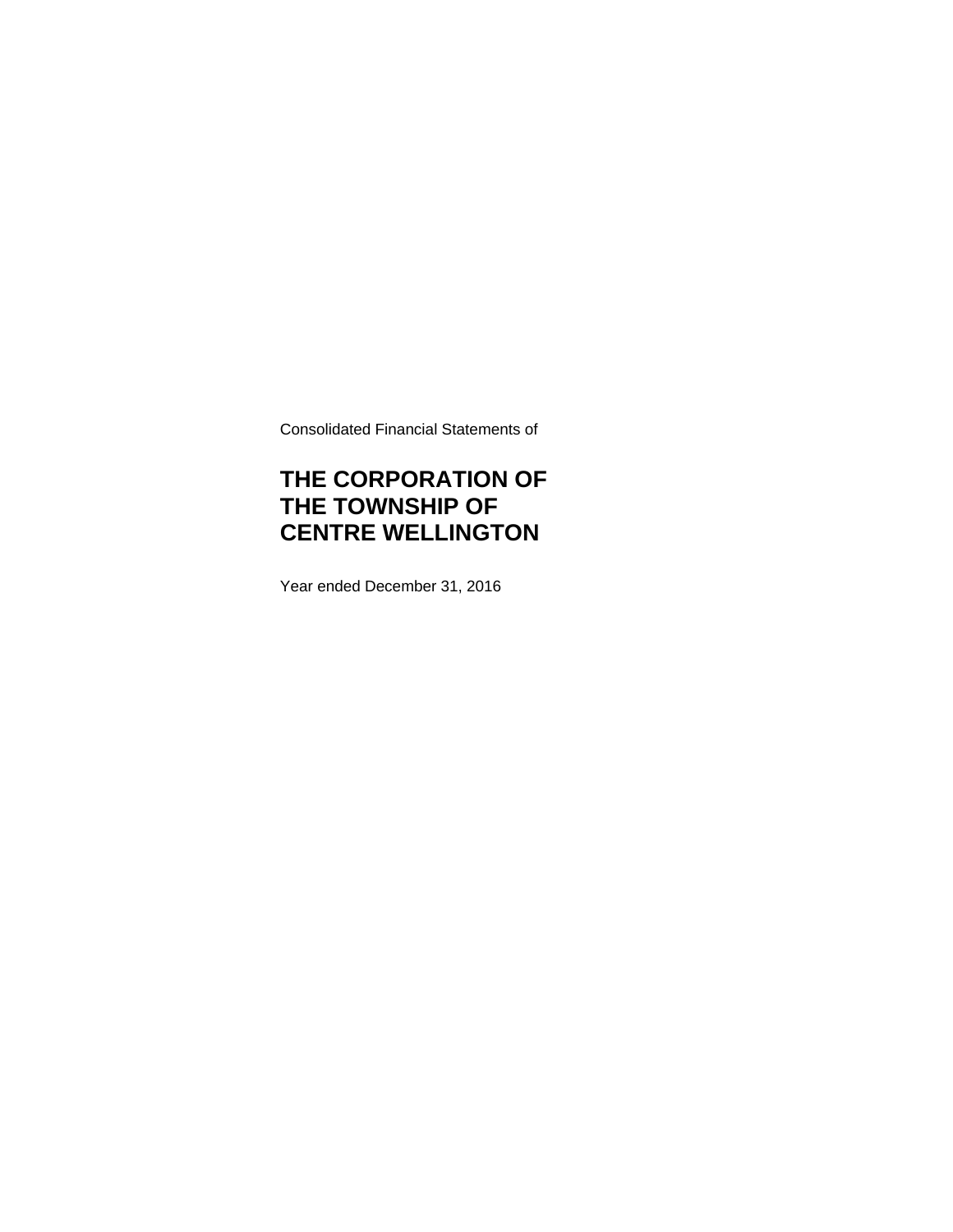### **THE CORPORATION OF THE TOWNSHIP OF CENTRE WELLINGTON Index to Financial Statements**

**For the year ended December 31, 2016** 

### **Consolidated Financial Statements**

### **Trust Fund Financial Statements**

| Statement of Operations and Changes in Net Financial Assets 31 |  |
|----------------------------------------------------------------|--|
|                                                                |  |
|                                                                |  |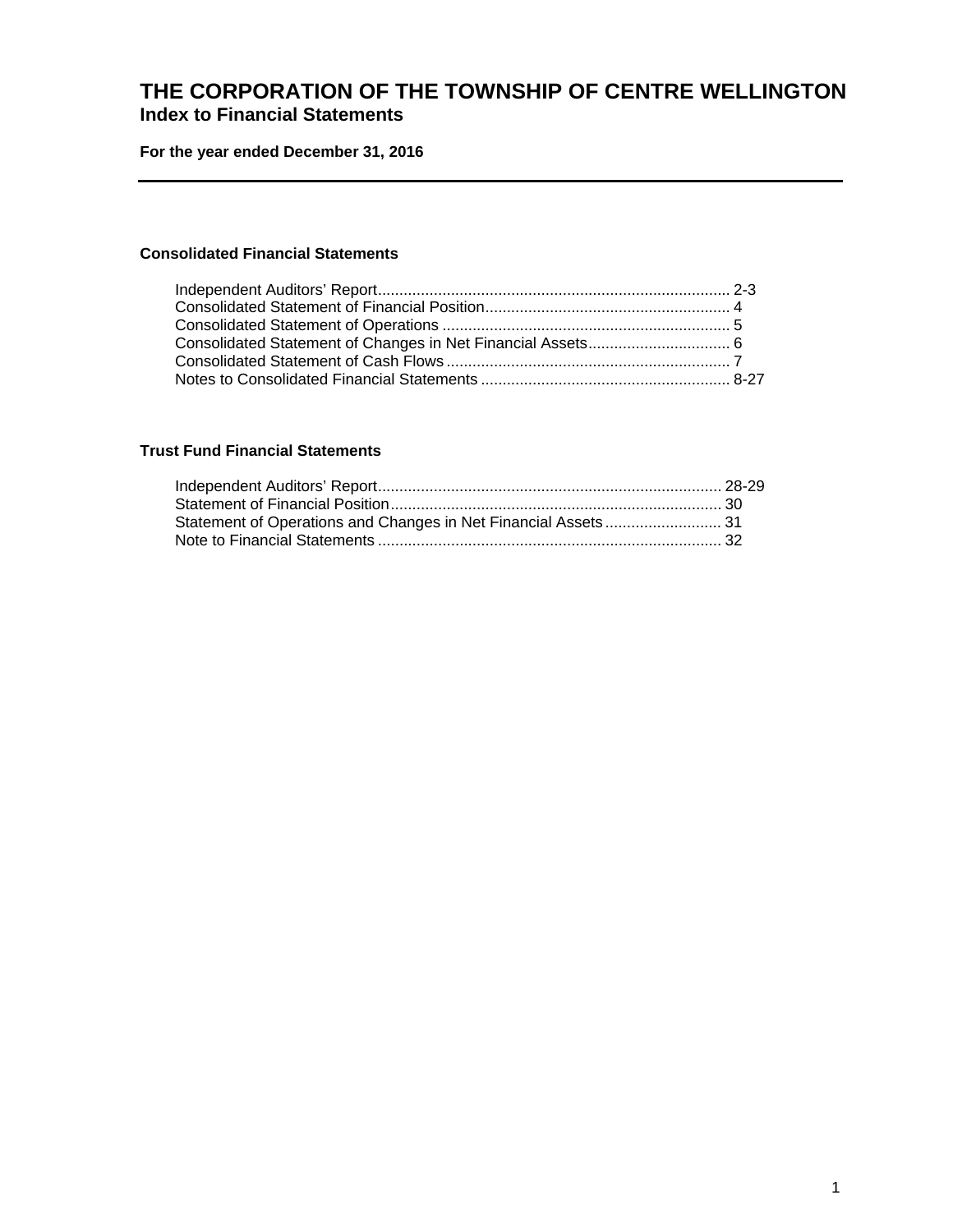

KPMG LLP 115 King Street South 2nd Floor Waterloo ON N2J 5A3 Canada Tel 519-747-8800 Fax 519-747-8830

## **INDEPENDENT AUDITORS' REPORT**

To the Members of Council, Inhabitants and Ratepayers of The Corporation of the Township of Centre Wellington

We have audited the accompanying consolidated financial statements of The Corporation of the Township of Centre Wellington (''the Entity''), which comprise the statement of financial position as at December 31, 2016, and the statements of operations, changes in net financial assets, and cash flows for the year then ended, and a summary of significant accounting policies and other explanatory information.

#### *Management's Responsibility for the Consolidated Financial Statements*

Management is responsible for the preparation and fair presentation of these consolidated financial statements in accordance with Canadian public sector accounting standards, and for such internal control as management determines is necessary to enable the preparation of consolidated financial statements that are free from material misstatement, whether due to fraud or error.

#### *Auditor's Responsibility*

Our responsibility is to express an opinion on these consolidated financial statements based on our audit. We conducted our audit in accordance with Canadian generally accepted auditing standards. Those standards require that we comply with ethical requirements and plan and perform an audit to obtain reasonable assurance about whether the consolidated financial statements are free from material misstatement.

An audit involves performing procedures to obtain audit evidence about the amounts and disclosures in the consolidated financial statements. The procedures selected depend on our judgment, including the assessment of the risks of material misstatement of the consolidated financial statements, whether due to fraud or error. In making those risk assessments, we consider internal control relevant to the Entity's preparation and fair presentation of the consolidated financial statements in order to design audit procedures that are appropriate in the circumstances, but not for the purpose of expressing an opinion on the effectiveness of the Entity's internal control.

KPMG LLP is a Canadian limited liability partnership and a member firm of the KPMG network of independent member firms affiliated with KPMG International Cooperative ("KPMG International"), a Swiss entity. KPMG Canada provides services to KPMG LLP.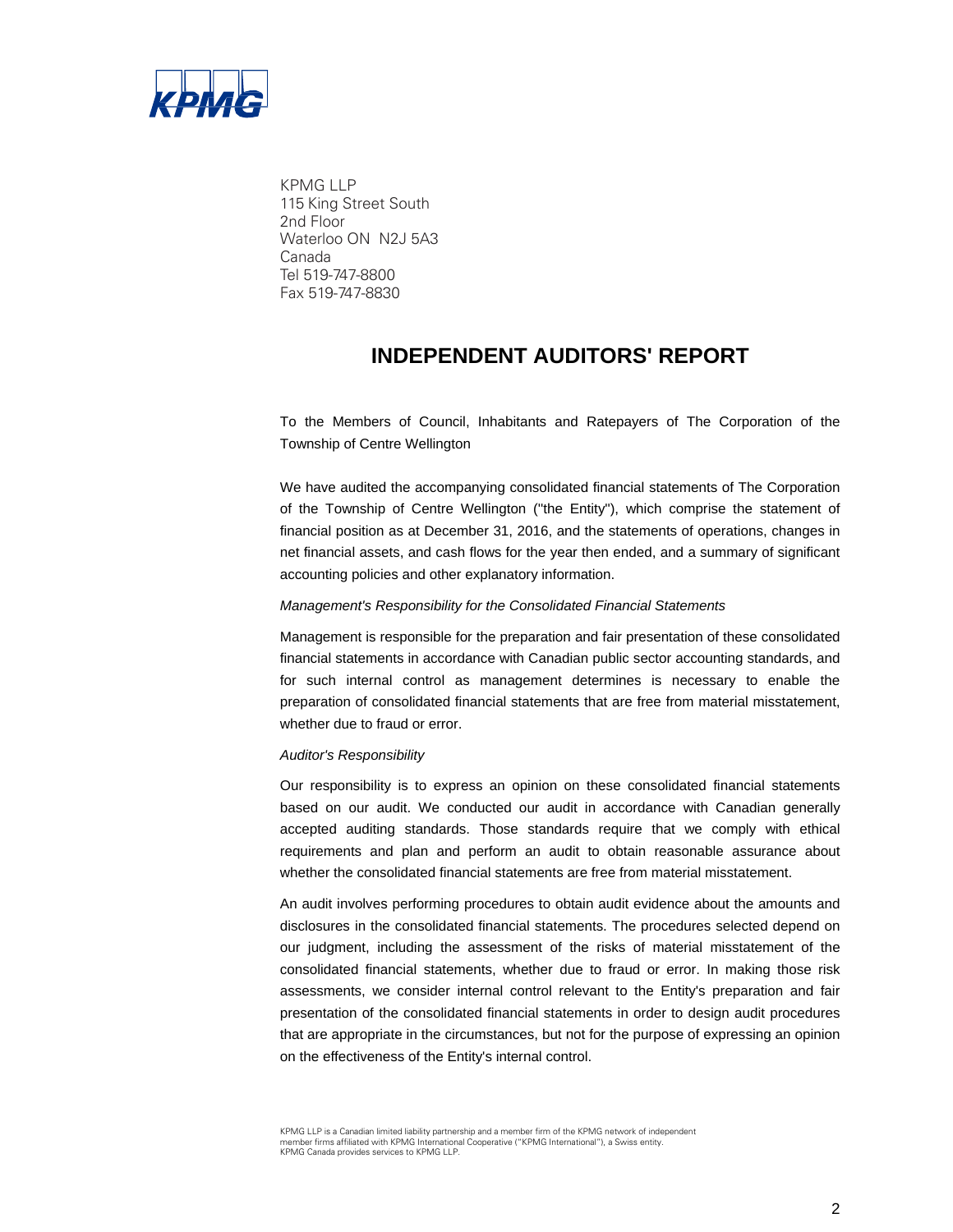

An audit also includes evaluating the appropriateness of accounting policies used and the reasonableness of accounting estimates made by management, as well as evaluating the overall presentation of the consolidated financial statements.

We believe that the audit evidence we have obtained is sufficient and appropriate to provide a basis for our audit opinion.

#### *Opinion*

In our opinion, the consolidated financial statements present fairly, in all material respects, the financial position of Corporation of the Township of Centre Wellington as at December 31, 2016, and the results of its operations changes in net financial assets and its cash flows for the year then ended in accordance with Canadian public sector accounting standards.

 $kPMS$   $\mu P$ 

Chartered Professional Accountants, Licensed Public Accountants

June 19, 2017 Waterloo, Canada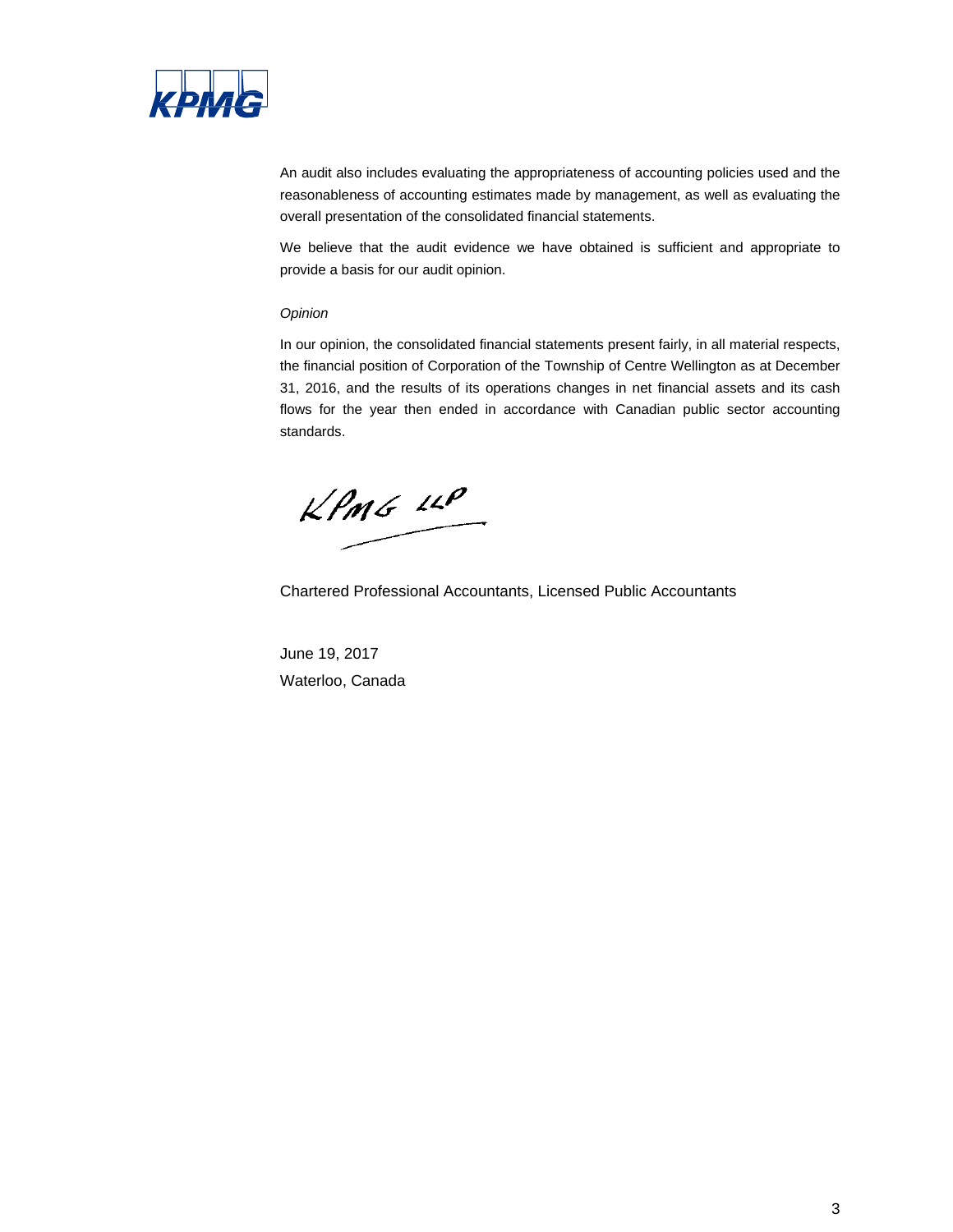Consolidated Statement of Financial Position

December 31, 2016, with comparative figures for 2015

|                                                              | 2016              | 2015             |
|--------------------------------------------------------------|-------------------|------------------|
| <b>Financial Assets</b>                                      |                   |                  |
| Cash (note 4)                                                | \$.<br>20,201,267 | 14,091,567<br>\$ |
| Short-term investments (note 5)                              | 24,478,537        | 22,860,200       |
| Taxes receivable                                             | 2,169,579         | 2,209,443        |
| Accounts receivable (note 6)                                 | 6,572,027         | 6,172,974        |
| Investment in Centre Wellington Energy Inc. (note 8)         | 13,566,644        | 13,987,579       |
| Investment in Centre Wellington Communications Inc. (note 8) | 99,634            | 47,127           |
| <b>Total financial assets</b>                                | 67,087,688        | 59,368,890       |
| <b>Financial Liabilities</b>                                 |                   |                  |
| Accounts payable and accrued liabilities (note 18)           | 5,158,994         | 6,028,472        |
| <b>Other liabilities</b>                                     | 179,314           | 153,502          |
| Deferred revenue (note 12)                                   | 11,736,892        | 8,963,006        |
| Employee future benefits (note 14)                           | 641,106           | 622,232          |
| Net long-term liabilities (note 7)                           | 25,798,512        | 27,680,864       |
| <b>Total financial liabilities</b>                           | 43,514,818        | 43,448,076       |
| Net financial assets                                         | 23,572,870        | 15,920,814       |
| <b>Non-Financial Assets</b>                                  |                   |                  |
| Tangible capital assets (note 13)                            | 209,725,816       | 207,756,723      |
| Inventories of supplies                                      | 72,086            | 103,748          |
| Prepaid expenses                                             | 72,123            | 20,685           |
|                                                              | 209,870,025       | 207,881,156      |
| Contingencies and commitments (note 3)                       |                   |                  |
| Accumulated surplus (note 15)                                | \$233,442,895     | \$223,801,970    |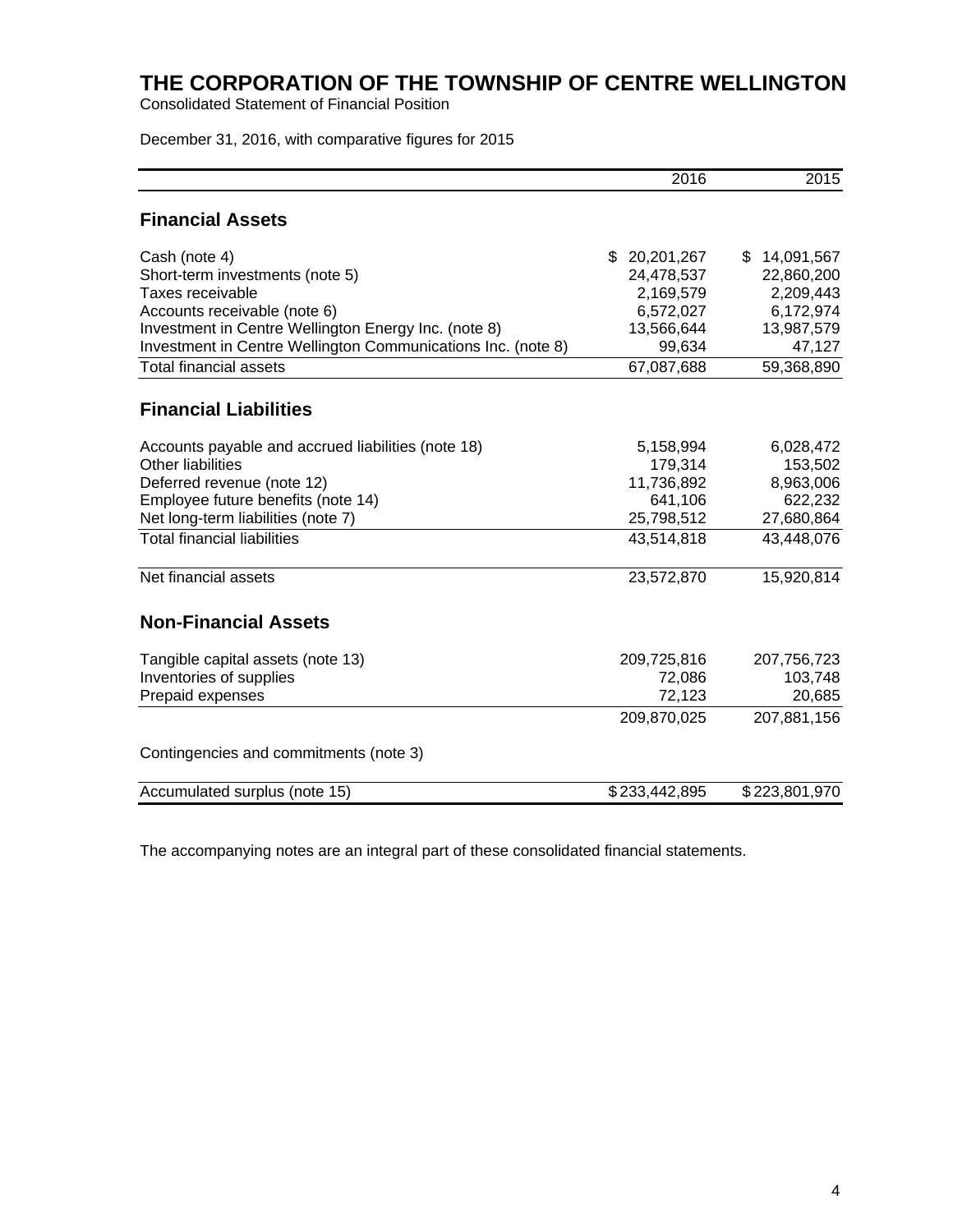Consolidated Statement of Operations

| Year ended December 31, 2016, with comparative figures for 2015 |
|-----------------------------------------------------------------|
|-----------------------------------------------------------------|

|                                             |     | <b>Budget</b> | Actual           |    | Actual        |
|---------------------------------------------|-----|---------------|------------------|----|---------------|
|                                             |     | 2016          | 2016             |    | 2015          |
|                                             |     | (note 16)     |                  |    |               |
| Revenue:                                    |     |               |                  |    |               |
| Net taxation                                | \$. | 12,732,225    | \$<br>12,823,019 | S. | 12,100,316    |
| Government transfers:                       |     |               |                  |    |               |
| Provincial                                  |     | 915,940       | 2,427,713        |    | 1,239,970     |
| Federal                                     |     | 811,500       | 919,033          |    | 528,430       |
| Municipal                                   |     | 364,000       | 354,813          |    | 344,139       |
| Development charges earned                  |     | 2,688,402     | 4,099,589        |    | 4,669,671     |
| Licenses and permits                        |     | 1,003,800     | 1,080,030        |    | 841,415       |
| Fees, rents and concessions                 |     | 10,716,140    | 11,298,058       |    | 10,549,944    |
| Penalties and interest on taxes             |     | 350,000       | 351,279          |    | 357,871       |
| Interest, donations and other               |     | 1,088,300     | 4,667,397        |    | 1,383,731     |
| Equity earnings (loss) from Centre          |     |               |                  |    |               |
| Wellington Energy Inc. (note 8)             |     |               | (420, 935)       |    | 414,865       |
| Equity earnings from Centre Wellington      |     |               |                  |    |               |
| Communications Inc. (note 8)                |     |               | 52,507           |    | 47,127        |
| Developer contributions                     |     |               | 2,918,956        |    | 3,136,557     |
| Gaming revenue (note 11)                    |     | 2,075,000     | 2,174,468        |    | 2,132,820     |
| Loss on disposal of tangible capital assets |     |               | (200, 129)       |    | (1, 187, 306) |
| Total revenue                               |     | 32,745,307    | 42,545,798       |    | 36,559,550    |
|                                             |     |               |                  |    |               |
| Expenses:                                   |     |               |                  |    |               |
| General government                          |     | 2,750,387     | 3,130,997        |    | 2,916,818     |
| Protection to persons and property          |     | 2,428,109     | 3,212,212        |    | 2,527,606     |
| <b>Transportation services</b>              |     | 5,524,042     | 9,433,140        |    | 9,224,653     |
| <b>Environmental services</b>               |     | 6,688,628     | 9,500,516        |    | 9,125,151     |
| <b>Health services</b>                      |     | 193,100       | 158,477          |    | 244,882       |
| Social and family services                  |     | 564,562       | 691,846          |    | 548,701       |
| Recreation and cultural services            |     | 4,881,360     | 5,685,909        |    | 5,417,831     |
| Planning and development                    |     | 1,013,472     | 1,091,776        |    | 935,875       |
| <b>Total expenses</b>                       |     | 24,043,660    | 32,904,873       |    | 30,941,517    |
| Annual surplus                              |     | 8,701,647     | 9,640,925        |    | 5,618,033     |
| Accumulated surplus, beginning of year      |     | 223,801,970   | 223,801,970      |    | 218,183,937   |
| Accumulated surplus, end of year            |     | \$232,503,617 | \$233,442,895    |    | \$223,801,970 |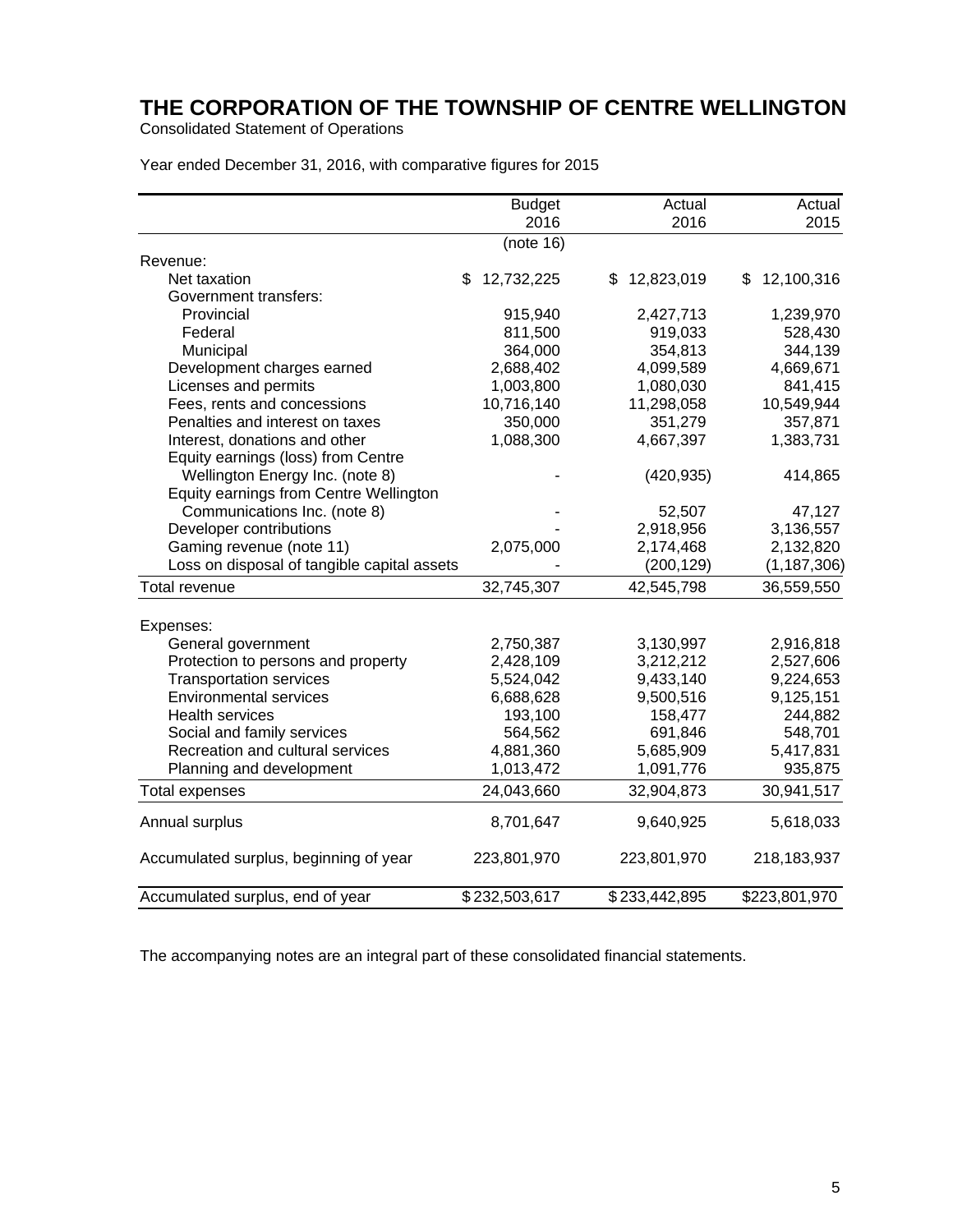Consolidated Statement of Changes in Net Financial Assets

Year ended December 31, 2016, with comparative figures for 2015

|                                                                                          | <b>Budget</b>    | 2016             | 2015             |
|------------------------------------------------------------------------------------------|------------------|------------------|------------------|
|                                                                                          | (note 16)        |                  |                  |
| Annual surplus                                                                           | \$<br>8,701,647  | \$<br>9,640,925  | \$<br>5,618,033  |
| Acquisition of tangible capital assets, including<br>contributed tangible capital assets | (9,232,250)      | (10, 288, 178)   | (14,836,144)     |
| Amortization of tangible capital assets                                                  |                  | 8,016,170        | 8,231,431        |
| Loss on disposal of tangible capital assets                                              |                  | 200,129          | 1,187,306        |
| Proceeds on sale of tangible capital assets                                              |                  | 102,786          | 34,702           |
|                                                                                          | (530, 603)       | 7,671,832        | 235,328          |
| Acquisition of inventories of supplies                                                   |                  | (72,086)         | (103, 748)       |
| Acquisition of prepaid expenses                                                          |                  | (72, 123)        | (20, 685)        |
| Consumption of inventories of supplies                                                   |                  | 103,748          | 107,464          |
| Use of prepaid expenses                                                                  |                  | 20,685           | 15,751           |
|                                                                                          |                  |                  |                  |
| Change in net financial assets                                                           | (530, 603)       | 7,652,056        | 234,110          |
| Net financial assets, beginning of year                                                  | 15,920,814       | 15,920,814       | 15,686,704       |
| Net financial assets, end of year                                                        | \$<br>15,390,211 | \$<br>23,572,870 | \$<br>15,920,814 |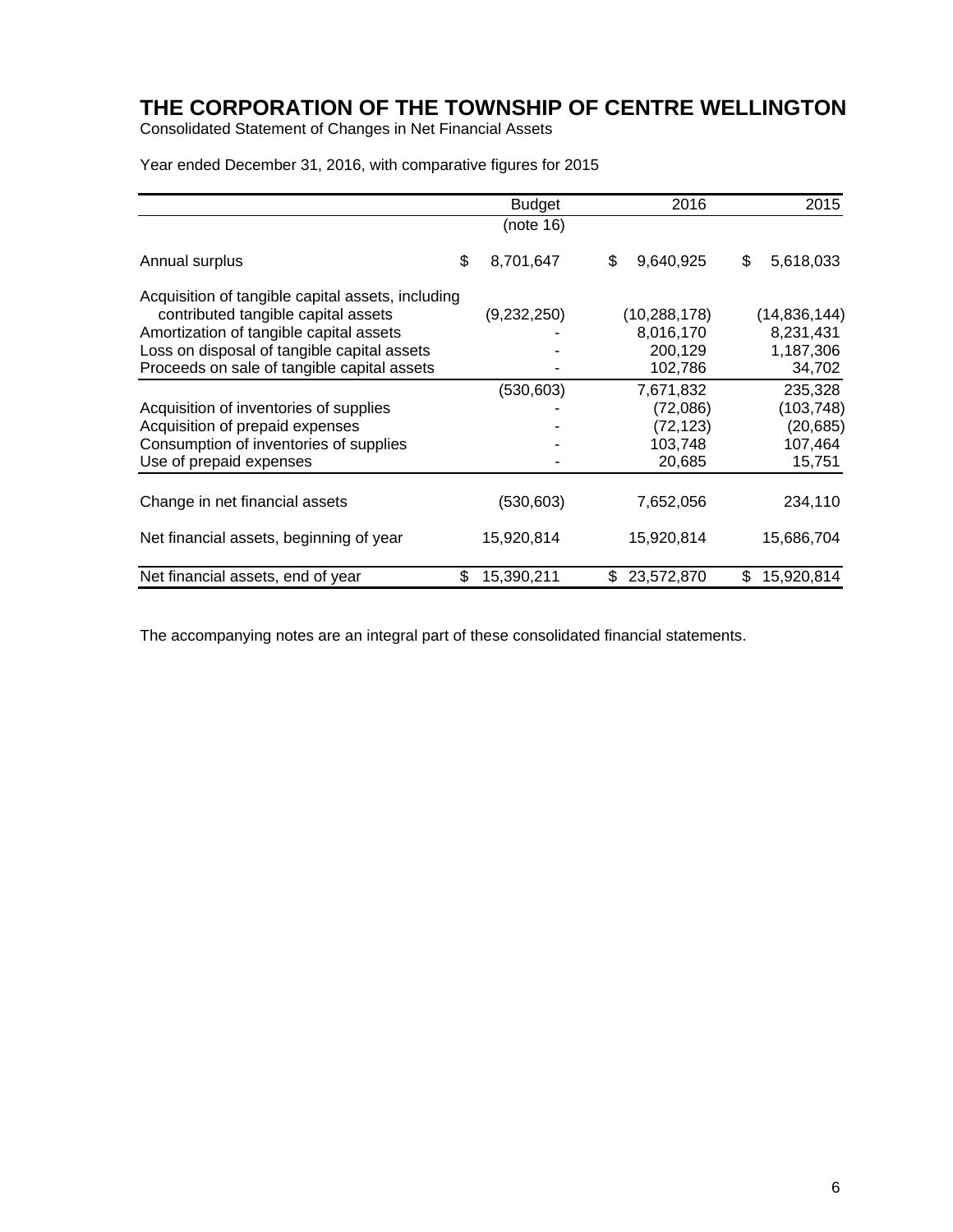Consolidated Statement of Cash Flows

Year ended December 31, 2016, with comparative figures for 2015

|                                                            | 2016             | 2015             |
|------------------------------------------------------------|------------------|------------------|
| Cash provided by (used in):                                |                  |                  |
| Operating activities:                                      |                  |                  |
| Annual surplus                                             | \$<br>9,640,925  | \$<br>5,618,033  |
| Items not involving cash:                                  |                  |                  |
| Amortization                                               | 8,016,170        | 8,231,431        |
| Loss on sale of tangible capital assets                    | 200,129          | 1,187,306        |
| Change in employee benefits and other liabilities          | 18,874           | 8,343            |
| Equity loss (earnings) from Centre Wellington Energy Inc.  | 420,935          | (414, 865)       |
| Equity earnings from Centre Wellington Communications Inc. | (52, 507)        | (47, 127)        |
| Contributed tangible capital assets                        | (3,275,860)      | (3,614,493)      |
| Change in non-cash assets and liabilities:                 |                  |                  |
| Taxes receivable                                           | 39,864           | 219,442          |
| Accounts receivable                                        | (399, 053)       | (205, 426)       |
| Inventories of supplies                                    | 31,662           | 3,716            |
| Prepaid expenses                                           | (51, 438)        | (4,934)          |
| Accounts payable and accrued liabilities                   | (869, 478)       | 2,175,087        |
| <b>Other liabilities</b>                                   | 25,812           | 45,037           |
| Deferred revenue                                           | 2,773,886        | (342,009)        |
| Net change in cash from operating activities               | 16,519,921       | 12,859,541       |
| Capital activities:                                        |                  |                  |
| Proceeds on sale of tangible capital assets                | 102,786          | 34,702           |
| Cash used to acquire tangible capital assets               | (7,012,318)      | (11, 221, 651)   |
| Net change in cash from capital activities                 | (6,909,532)      | (11, 186, 949)   |
| Investing activities:                                      |                  |                  |
| Purchase of short-term investments                         | (22, 452, 675)   | (15, 431, 423)   |
| Redemption of short-term investments                       | 20,834,338       | 16,140,454       |
| Net change in cash from investing activities               | (1,618,337)      | 709,031          |
|                                                            |                  |                  |
| Financing activities:                                      |                  |                  |
| Long-term debt repaid                                      | (1,882,352)      | (1,658,004)      |
| Long-term debt issued                                      |                  | 140,759          |
| Net change in cash from financing activities               | (1,882,352)      | (1,517,245)      |
| Net change in cash position during the year                | 6,109,700        | 864,378          |
| Cash position, beginning of year                           | 14,091,567       | 13,227,189       |
| Cash position, end of year                                 | \$<br>20,201,267 | \$<br>14,091,567 |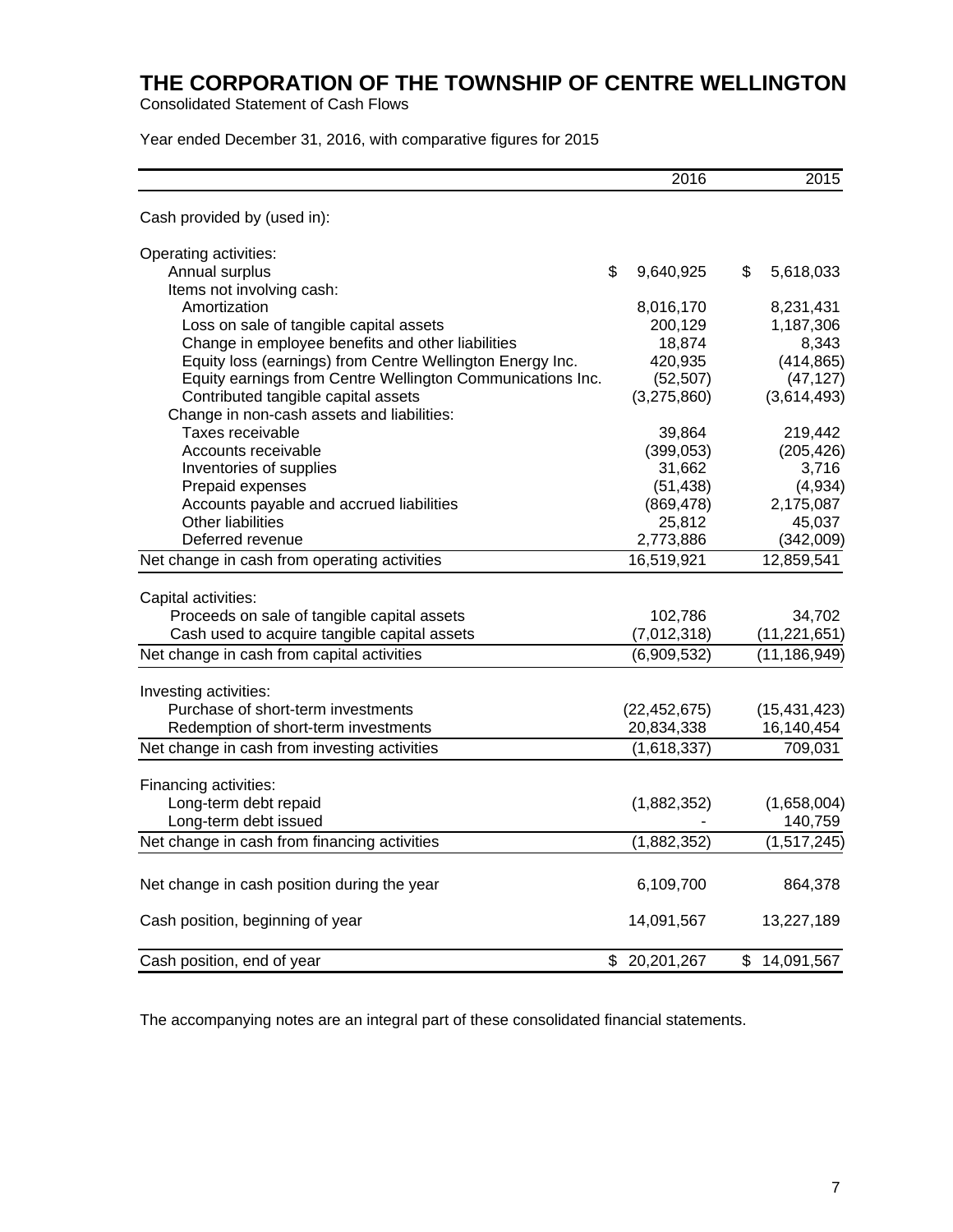Notes to Consolidated Financial Statements

Year ended December 31, 2016

#### **1. Accounting policies:**

The consolidated financial statements of The Corporation of the Township of Centre Wellington ("the Township") are prepared by management in accordance with Canadian public sector accounting standards for governments as recommended by the Public Sector Accounting Board ("PSAB") of the Chartered Professional Accountants of Canada. Significant accounting policies adopted by the Township are as follows:

- (a) Basis of consolidation:
	- (i) Consolidated entities:

These consolidated statements reflect the assets, liabilities, revenues and expenses of the reporting entity. The reporting entity is comprised of all organizations, committees and local boards accountable for the administration of their financial affairs and resources to the Township and which are owned or controlled by the Township except for the Township's government business enterprises which are accounted for on the modified equity basis of accounting.

These entities and organizations include:

- Fergus Business Improvement Area Board
- Elora Business Improvement Area Board

Inter-organizational transactions and balances between these entities have been eliminated.

(ii) Investment in Government Business Enterprises:

The Township's investments in Centre Wellington Energy Inc. and Centre Wellington Communications Inc. are accounted for on a modified equity basis, consistent with Canadian public sector accounting standards as recommended by PSAB for investments in government business enterprises. Under the modified equity basis, Centre Wellington Energy Inc.'s and Centre Wellington Communications Inc.'s accounting policies are not adjusted to conform to those of the municipality and inter-organizational transactions and balances are not eliminated. The Township recognizes its equity interest in the annual income or loss of Centre Wellington Energy Inc. and Centre Wellington Communications Inc. in its consolidated statement of operations with a corresponding increase or decrease in its investment asset account. Any dividends that the Township may receive from Centre Wellington Energy Inc. or Centre Wellington Communications Inc. will be reflected as reductions in the investment asset account.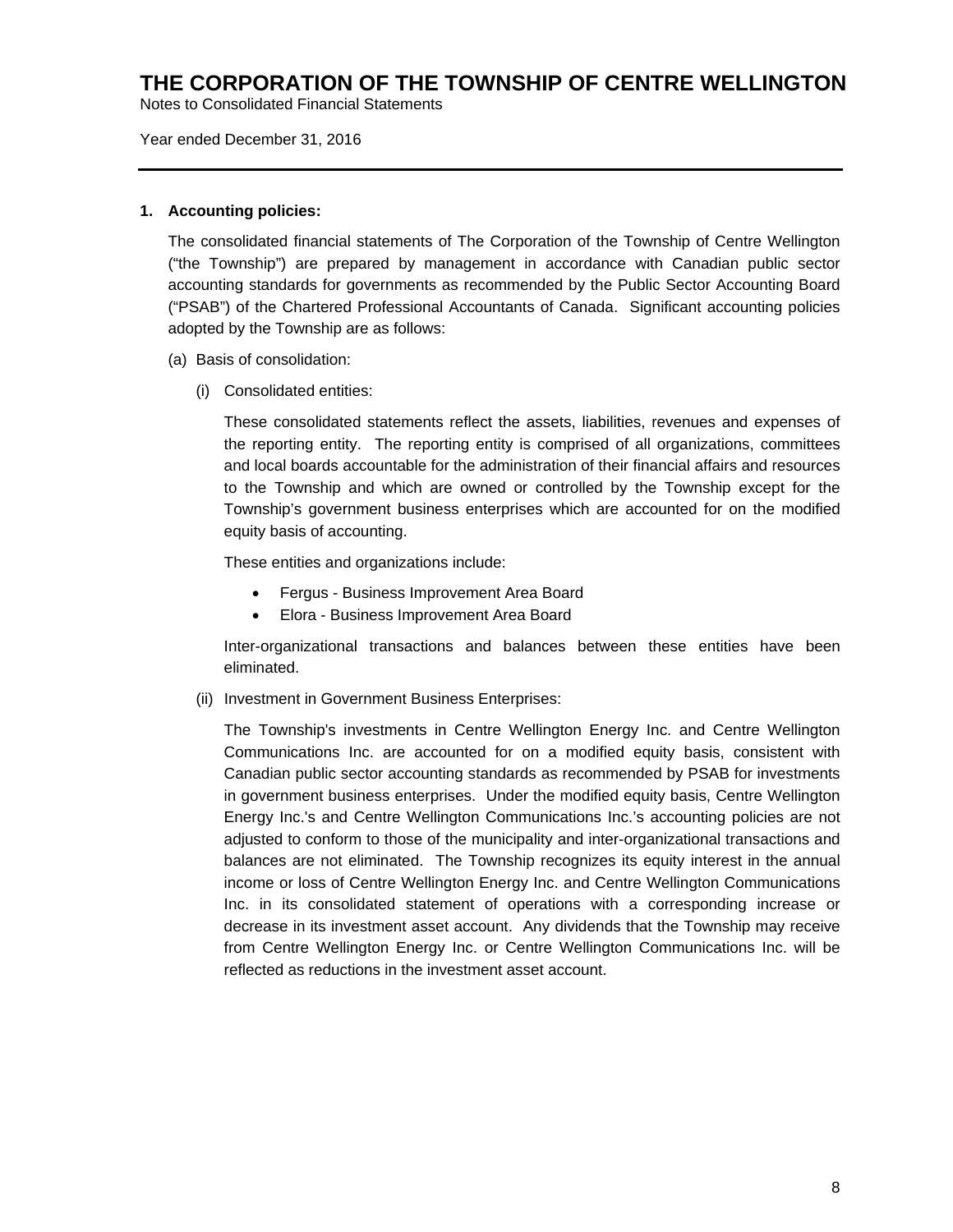Notes to Consolidated Financial Statements, continued

#### Year ended December 31, 2016

#### **1. Accounting policies (continued):**

- (a) Basis of consolidation (continued):
	- (iii) Accounting for county and school board transactions:

The taxation, other revenues, expenditures, assets and liabilities with respect to the operations of the school boards, and the County of Wellington are not reflected in these consolidated financial statements.

(iv) Trust funds:

Trust funds and their related operations administered by the Township are not consolidated, but are reported separately on the trust funds statement of operations and financial position.

(b) Basis of accounting:

The Township follows the accrual method of accounting for revenues and expenses. Revenues are normally recognized in the year in which they are earned and measurable. Expenses are recognized as they are incurred and measurable as a result of receipt of goods or services and/or the creation of a legal obligation to pay. Property tax revenue is recognized on the accrual basis using the approved mill rates and the anticipated assessment related to the current year.

(c) Deferred revenue:

In accordance with PSAB requirements obligatory reserve funds are reported as a component of deferred revenue. The Township has obligatory development charge reserve funds in the amount of \$5,694,197 (2015 - \$4,574,289). These funds have been set aside, as required by the Development Charges Act, to finance a portion of the cost of growthrelated projects. Revenue recognition occurs after the funds have been collected and when the Township has incurred the expenditures for the capital works for which the development charges were raised.

Unexpended funds of \$440,790 (2015 - \$536,199) received by the Township subject to a Municipal Funding Agreement for the Transfer of Federal Gas Tax Revenues Under the New Deal for Cities and Communities are reported as deferred revenue and will be recognized as revenue in the fiscal year in which the eligible expenditures are incurred.

(d) Government transfers:

Government transfers received relate to social services, general government activities and various capital projects. Transfers are recognized in the consolidated financial statements as revenues in the period in which events giving rise to the transfer occur, providing the transfers are authorized, any eligibility criteria have been met, and reasonable estimates of the amounts can be made.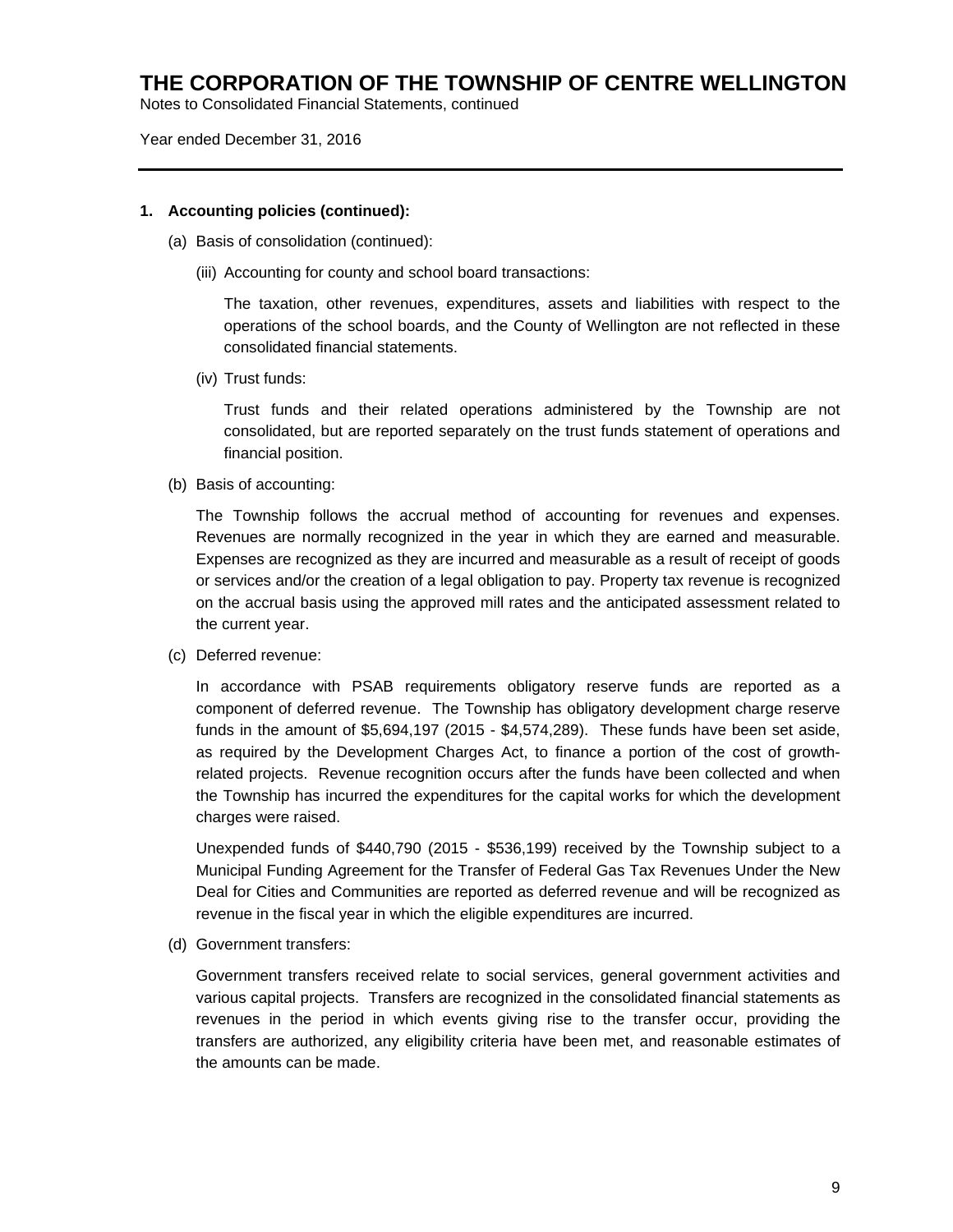Notes to Consolidated Financial Statements, continued

#### Year ended December 31, 2016

#### **1. Accounting policies (continued):**

(e) Non-financial assets:

Non-financial assets are not available to discharge existing liabilities and are held for use in the provision of services. They have useful lives extending beyond the current year and are not intended for sale in the ordinary course of operations.

(i) Tangible capital assets

Tangible capital assets are recorded at cost which includes amounts that are directly attributable to acquisition, construction, development or betterment of the asset. The cost is amortized on a straight-line basis over their estimated useful lives as follows:

| Asset                               | Useful Life - Years                  |
|-------------------------------------|--------------------------------------|
|                                     |                                      |
| Land                                | N/A                                  |
| Land improvements                   | 60<br><b>20</b><br>$\sim$            |
| <b>Buildings</b>                    | 50<br>$5 -$                          |
| Vehicles                            | -20<br>6 -                           |
| Equipment                           | $3 -$<br>15                          |
| Water and wastewater infrastructure | 80<br>20<br>$\sim$                   |
| Road and structure infrastructure   | 20<br>50<br>$\overline{\phantom{a}}$ |

No amortization is charged in the year of acquisition. In the year of disposal, a full year of amortization is charged. Assets under construction are not amortized until the asset is available for productive use.

(ii) Contributions of tangible capital assets

Tangible capital assets received as contributions are recorded at their fair value at the date of receipt and also are recorded as revenue.

(iii) Works of art and cultural and historic assets

Works of art and cultural and historic assets are not recorded as assets in these consolidated financial statements.

(iv) Interest capitalization

The Township does not capitalize interest costs associated with the acquisition or construction of a tangible capital asset.

(v) Leased tangible capital assets

Leases which transfer substantially all of the benefits and risks incidental to ownership of property are accounted for as leased tangible capital assets. All other leases are accounted for as operating leases and the related payments are charged to expenses as incurred.

(vi) Inventories of supplies

Inventories of supplies held for consumption are recorded at the lower of cost and replacement cost.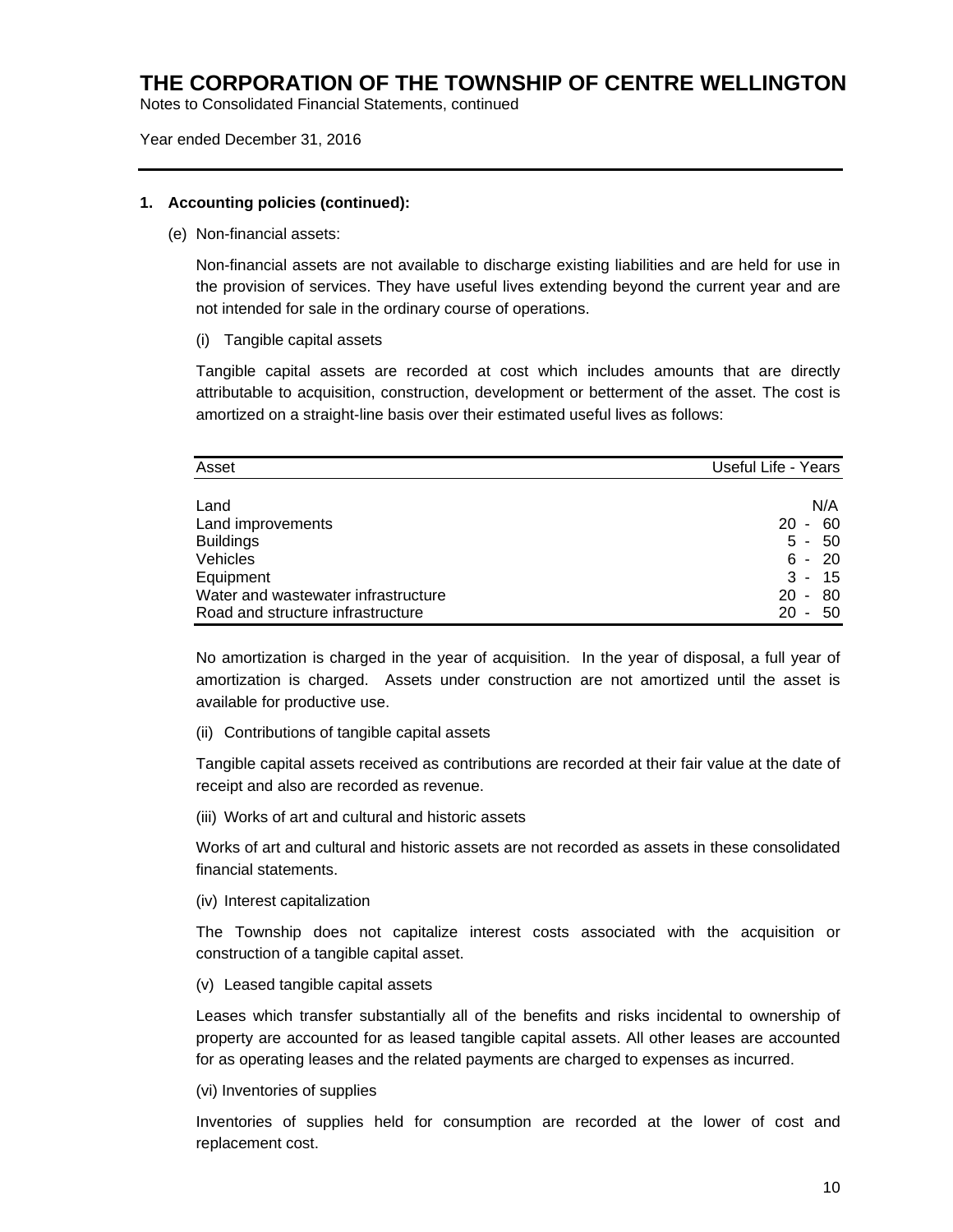Notes to Consolidated Financial Statements, continued

#### Year ended December 31, 2016

#### **1. Accounting policies (continued):**

(f) Use of estimates:

The preparation of consolidated financial statements requires management to make estimates and assumptions that affect the reported amounts of assets and liabilities, and disclosure of contingent assets and liabilities at the date of the financial statements, and the reported amounts of revenues and expenses during the period. Significant estimates include assumptions used in estimating provisions for accrued liabilities, contaminated site liability, actuarial valuations of employee future benefits and the historical cost and useful lives of tangible capital assets.

Actual results could differ from these estimates.

(g) Employee future benefits:

(i) The Township provides certain employee benefits which will require funding in future periods. These benefits include sick leave, benefits under the Workplace Safety and Insurance Board ("WSIB") Act, and life insurance, extended health and dental benefits for early retirees.

The costs of benefits under the WSIB Act and life insurance, extended health and dental benefits are actuarially determined using management's best estimate of salary escalation, insurance and health care cost trends, long-term inflation rates and discount rates.

For self-insured retirement and other employee future benefits that vest or accumulate over the periods of service provided by employees, such as retirement gratuities, compensated absences and health, dental and life insurance benefits for retirees, the cost is actuarially determined using the projected benefits method prorated on service. Under this method, the benefit costs are recognized over the expected average service life of the employee group. Any actuarial gains and losses related to the past service of employees are amortized over the expected average remaining service life of the employee group.

For those self-insured benefit obligations that arise from specific events that occur from time to time, such as obligations for workers' compensation and life insurance and health care benefits for those on disability leave, the cost is recognized immediately in the period the events occur. Any actuarial gains and losses that are related to these benefits are recognized immediately in the period they arise.

(ii) The costs of multi-employer defined contribution pension plan benefits, such as the Ontario Municipal Employees Retirement System ("OMERS") pensions, are the employer's contributions due to the plan in the period.

(h) Investment income:

Investment income is reported as revenue in the period earned. When required by the funding government or related Act, investment income earned on deferred revenue is added to the investment and forms part of the deferred revenue balance.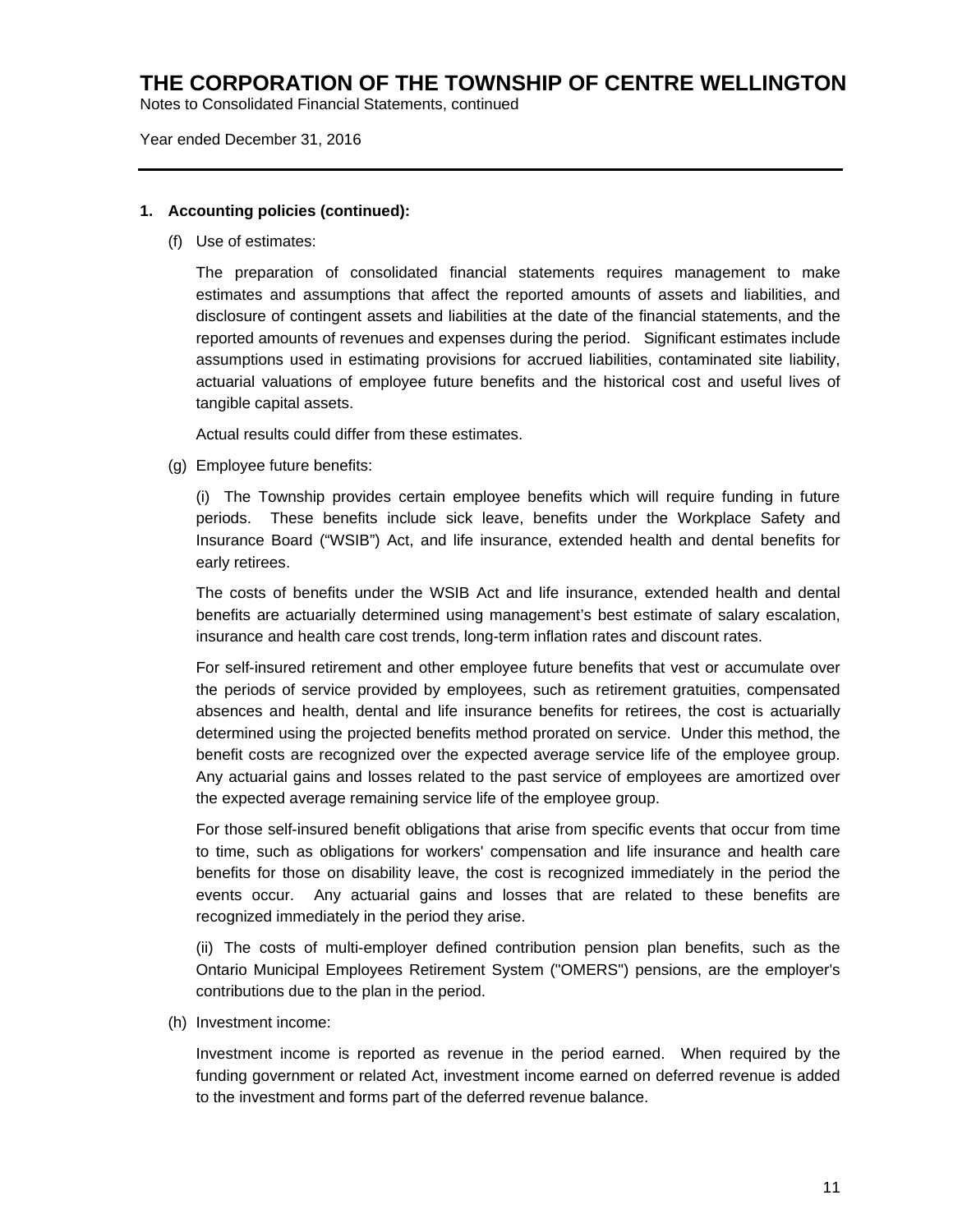Notes to Consolidated Financial Statements, continued

Year ended December 31, 2016

#### **1. Accounting policies (continued):**

(i) Contaminated sites:

Contaminated sites are defined as the result of contamination being introduced in air, soil, water or sediment of a chemical, organic, or radioactive material or live organism that exceeds an environmental standard. The Standard relates to sites that are not in productive use and sites in productive use where an unexpected event resulted in contamination.

A liability for remediation of contaminated sites is recognized, net of any expected recoveries, when all of the following criteria are met:

- (i) an environmental standard exists
- (ii) contamination exceeds the environmental standard
- (iii) the organization is directly responsible or accepts responsibility for the liability
- (iv) future economic benefits will be given up, and
- (v) a reasonable estimate of the liability can be made.

### **2. Operations of School Boards and the County of Wellington:**

Further to note 1(a)(iii), the taxation and other revenues for the School Boards and the County of Wellington are comprised of the following:

|                           | School Boards | County        |
|---------------------------|---------------|---------------|
| Taxation and user charges | \$ 9,464,364  | \$ 25,347,082 |

#### **3. Contingencies and commitments:**

- (a) The Township is contingently liable for long-term liabilities with respect to tile drainage loans and for those for which the responsibility for payment of principal and interest has been assumed by school boards and the County of Wellington.
- (b) From time to time, the Township is subject to claims and other lawsuits that arise in the ordinary course of business, some of which may seek damages in substantial amounts. These claims may be covered by the Township's insurance up to a maximum of \$25,000,000 per occurrence. Liability for these claims and lawsuits are recorded to the extent that the probability of a loss is likely and it is estimable.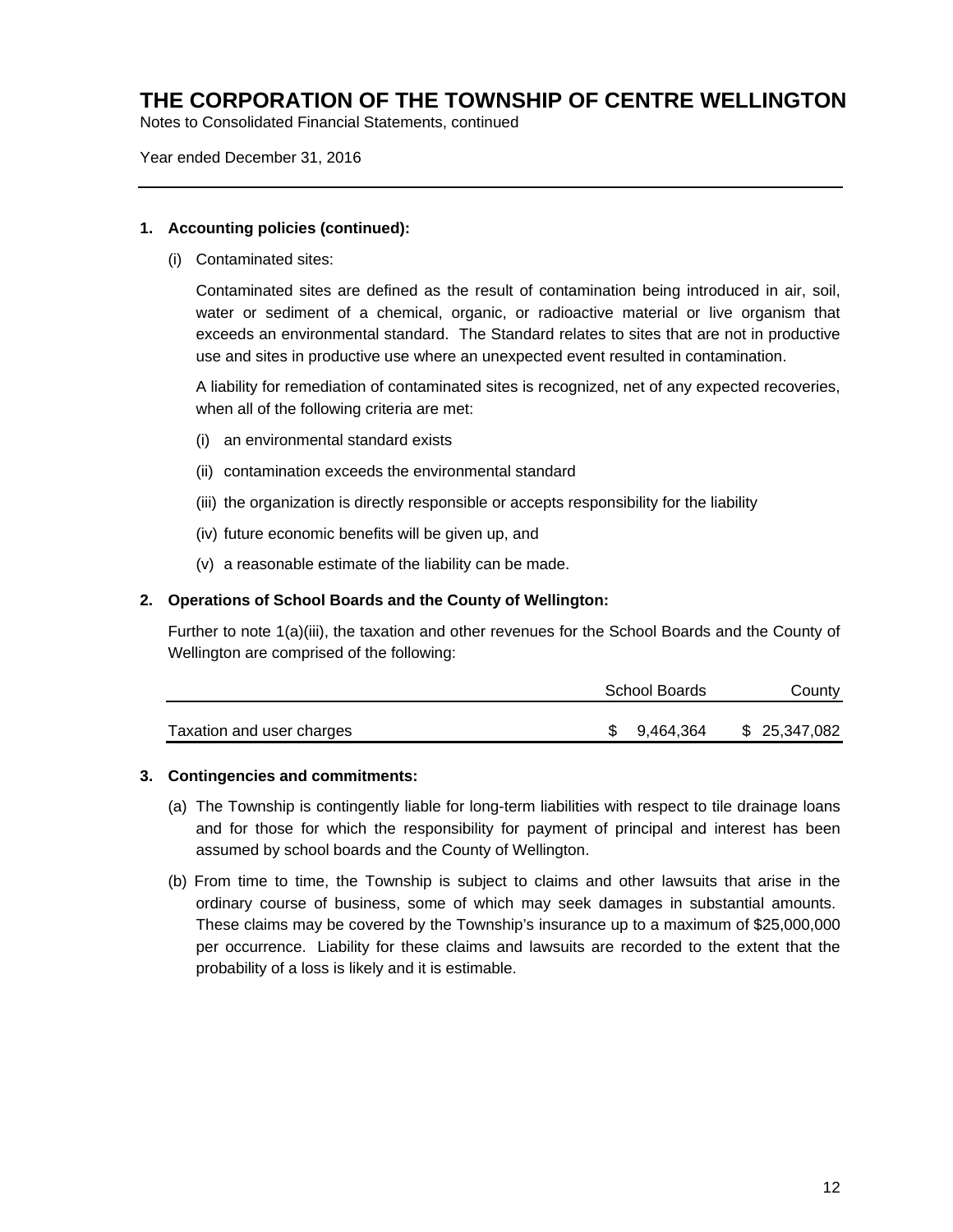Notes to Consolidated Financial Statements, continued

Year ended December 31, 2016

### **4. Cash:**

At December 31, 2016, the Township had undrawn capacity under a credit facility of \$7,000,000. Interest on the credit facility is at prime less 0.25%.

During the year, the Township entered into a foreign exchange contract to manage its exposure to a tangible capital asset expenditure made in US dollars. The contact is to be settled between May 15, 2017 and June 12, 2017 at an exchange rate of \$1.2943. As at December 31, 2016, the notional amount of the contract is \$816,977 USD (or \$1,137,976 CAD).

### **5. Short-term investments:**

Short-term investments consist of the following:

|                                                                                  | 2016         | 2015                |
|----------------------------------------------------------------------------------|--------------|---------------------|
| Guaranteed investment certificates held at a credit union<br>Credit union shares | \$24.478.536 | \$ 22,860,175<br>25 |
|                                                                                  | \$24,478,537 | \$ 22,860,200       |

The guaranteed investment certificates held at a credit union earn interest at rates ranging from 1.75% to 1.9% (2015 - 1.7% to 1.95%) and mature in April 2017 and November 2017. The shortterm investment balance includes accrued interest earned on the guaranteed investment certificates of \$178,536 (2015 - \$218,899).

### **6. Accounts receivable:**

Accounts receivable includes an amount owing from Centre Wellington Community Medical Offices, a related party. The Township and Centre Wellington Community Medical Offices are related parties as the Township has the ability to appoint 2 of the 5 members of the Board of Directors. The loans and related interest charged are in the normal course of operations and are measured at the exchange amount, being the amounts agreed to by the related parties. Interest earned on the loans during the year was \$36,521 (2015 - \$39,470).

The Township entered into an agreement with Centre Wellington Community Medical Offices in 2005 to provide a loan to a maximum of \$1,700,000. 75% of the draws (Part B) bear interest at a rate of 5%. Repayment is due in monthly blended payments of \$8,091 and is due November 2025. The remaining 25% of the draws (Part A) are non-interest bearing, and principal repayments are due in equal monthly installments over five years, with the first payment due following repayment of Part B.

|                                                      |     | 2016               |    | 2015               |
|------------------------------------------------------|-----|--------------------|----|--------------------|
| Loan receivable – Part A<br>Loan receivable - Part B |     | 409.046<br>697,368 | \$ | 409.046<br>757.942 |
|                                                      | \$. | 1.106.414          | S. | 1,166,988          |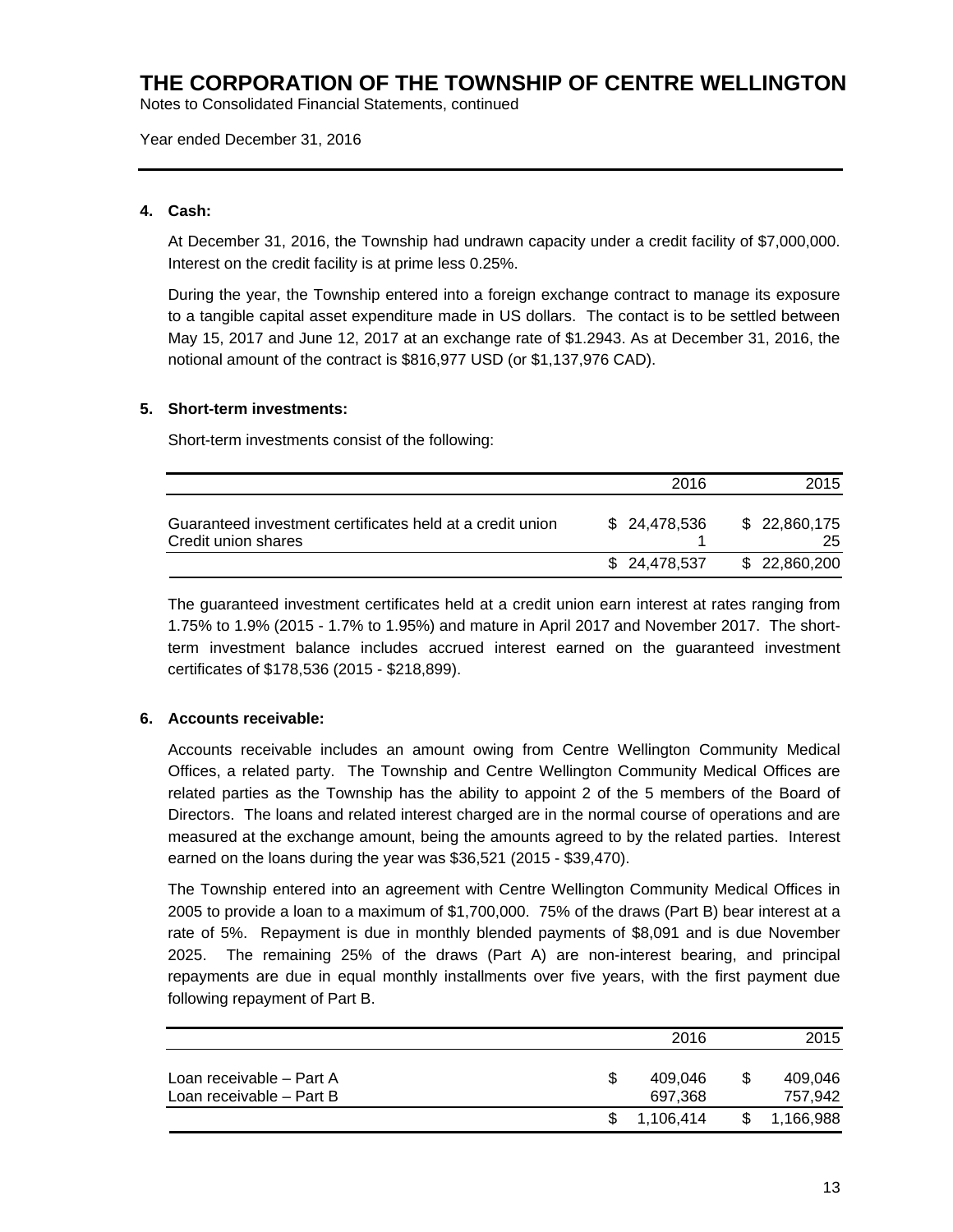Notes to Consolidated Financial Statements, continued

#### Year ended December 31, 2016

#### **7. Net long-term liabilities:**

(a) The balance of net long-term liabilities reported on the consolidated statement of financial position is made up of the following.

|                                                                                                                                                                              | 2016              | 2015             |
|------------------------------------------------------------------------------------------------------------------------------------------------------------------------------|-------------------|------------------|
| Total long-term liabilities incurred by the Township with<br>varying maturities up to 2034 and weighted average<br>interest rate of 3.18% (2015 - 3.22%)                     | 25,847,939<br>SS. | \$27,737,811     |
| Of the long-term liabilities shown above, the<br>responsibility for payment of principal and interest<br>charges for tile drainage loans has been assumed<br>by individuals. | (49,427)          | (56,947)         |
| Net long-term liabilities at end of year                                                                                                                                     | 25,798,512        | 27,680,864<br>S. |

(b) Principal and interest payments for the next five years and thereafter by the Township are as follows:

|                     | Principal  |    | Interest  |     | Total      |
|---------------------|------------|----|-----------|-----|------------|
|                     |            |    |           |     |            |
| 2017                | 1,648,875  | \$ | 849.664   | \$  | 2,498,539  |
| 2018                | 1,706,739  |    | 788,961   |     | 2,495,700  |
| 2019                | 1,766,672  |    | 725,735   |     | 2,492,407  |
| 2020                | 1,829,740  |    | 660,040   |     | 2,489,780  |
| 2021                | 1,896,317  |    | 591,440   |     | 2,487,757  |
| 2022 and thereafter | 16,950,169 |    | 1,488,074 |     | 18,438,243 |
| Total               | 25,798,512 | S. | 5,103,914 | \$. | 30,902,426 |

- (c) The long-term liabilities in (a) issued in the name of the municipality have received approval of the Ontario Municipal Board (or approval by private legislation) for those approved on or before December 31, 1992. Those approved after January 1, 1993, have been approved by by-law. The annual principal and interest payments required to service these liabilities are within the annual debt repayment limit prescribed by the Ministry of Municipal Affairs and Housing.
- (d) Total interest on long-term liabilities, which are reported on the consolidated statement of operations, amounted to \$863,872 (2015 - \$914,638). The long-term liabilities carry interest rates ranging from 0% to 5.136%. The interest on long-term liabilities assumed by individuals for tile drainage loans is not reflected in the consolidated financial statements.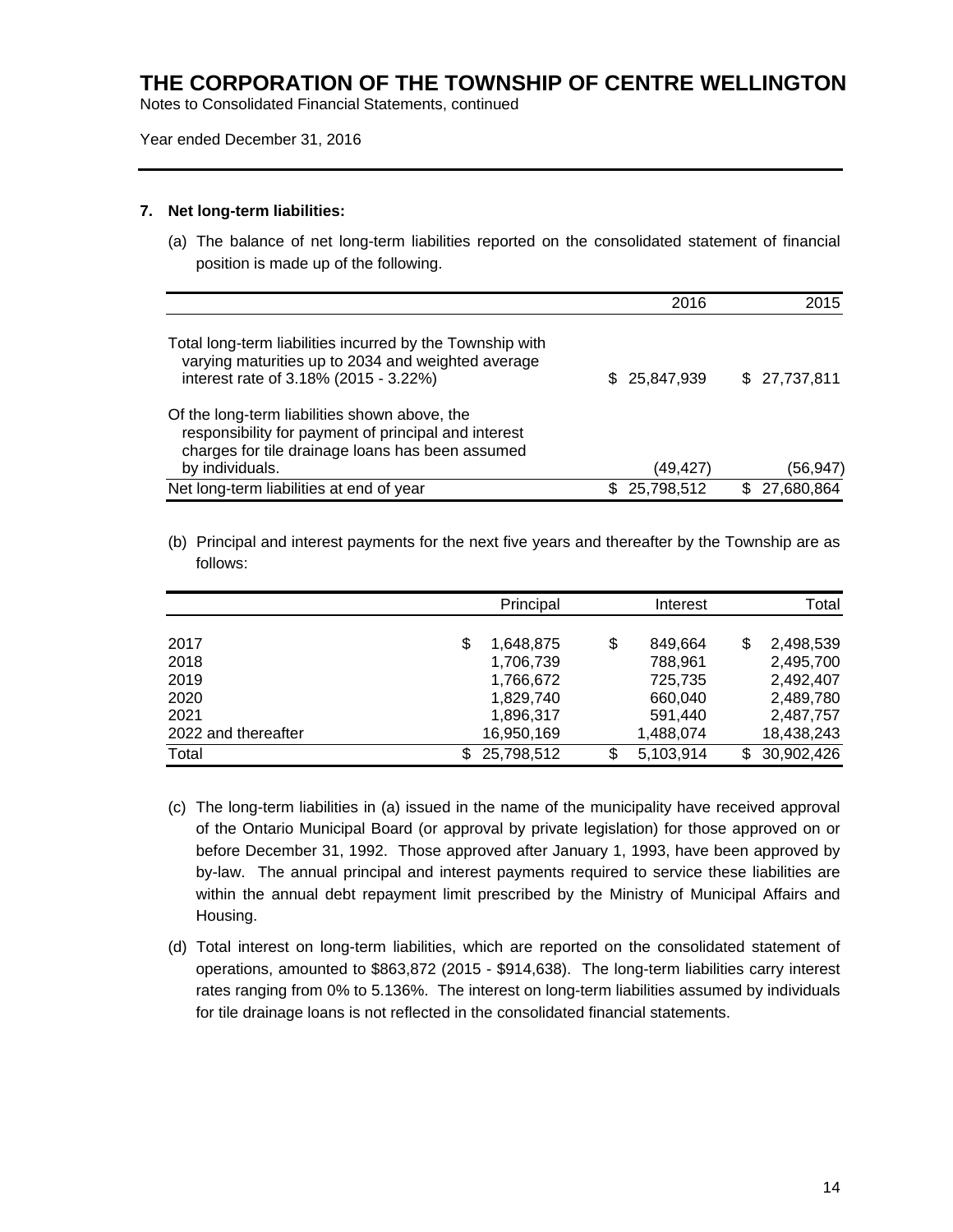Notes to Consolidated Financial Statements, continued

Year ended December 31, 2016

#### **8. Government business enterprises:**

Centre Wellington Energy Inc. is a corporation, incorporated under the laws of the Province of Ontario on December 4, 2008, providing municipal electrical distribution services. The Corporation of the Township of Centre Wellington owns 100% of the outstanding shares of Centre Wellington Energy Inc. Centre Wellington Energy Inc. owns 100% of the outstanding shares of Centre Wellington Hydro Ltd., 100% of the outstanding shares of 2352187 Ontario Inc., and 100% of the outstanding shares of Centre Wellington Energy Innovations Inc. Centre Wellington Hydro Ltd. commenced operations on November 1, 2000, 2352187 Ontario Inc. was incorporated December 3, 2012, and Centre Wellington Energy Innovations Inc. was incorporated December 1, 2015.

Centre Wellington Communications Inc. is a corporation, incorporated under the laws of the Province of Ontario on May 8, 2012, providing municipal high speed communications services through a fibre optic system in Centre Wellington. The Corporation of the Township of Centre Wellington owns 100% of the outstanding shares of Centre Wellington Communications Inc.

The following summarizes the financial position and operations of Centre Wellington Energy Inc. which has been reported in these consolidated financial statements using the modified equity method:

|                                                          | 2016                       |     | 2015                     |
|----------------------------------------------------------|----------------------------|-----|--------------------------|
| Assets                                                   | \$<br>22,773,032           | \$  | 22,658,437               |
| <b>Other liabilities</b>                                 | 14,253,141                 |     | 13,717,611               |
| Net assets                                               | 8,519,891                  |     | 8,940,826                |
| Promissory note due to the Township of Centre Wellington | 5,046,753                  |     | 5,046,753                |
| Investment in Centre Wellington Energy Inc.              | \$<br>13,566,644           |     | 13,987,579               |
|                                                          |                            |     |                          |
|                                                          | 2016                       |     | 2015                     |
| Revenues<br><b>Expenditures</b>                          | \$22,913,498<br>23,334,433 | SS. | 21,145,305<br>20,730,440 |
| Net earnings (loss) for the year                         | (420, 935)                 |     | 414,865                  |
| Retained earnings, beginning of year                     | 3,905,760                  |     | 3,490,895                |
| Retained earnings, end of year                           | \$<br>3,484,825            | \$  | 3,905,760                |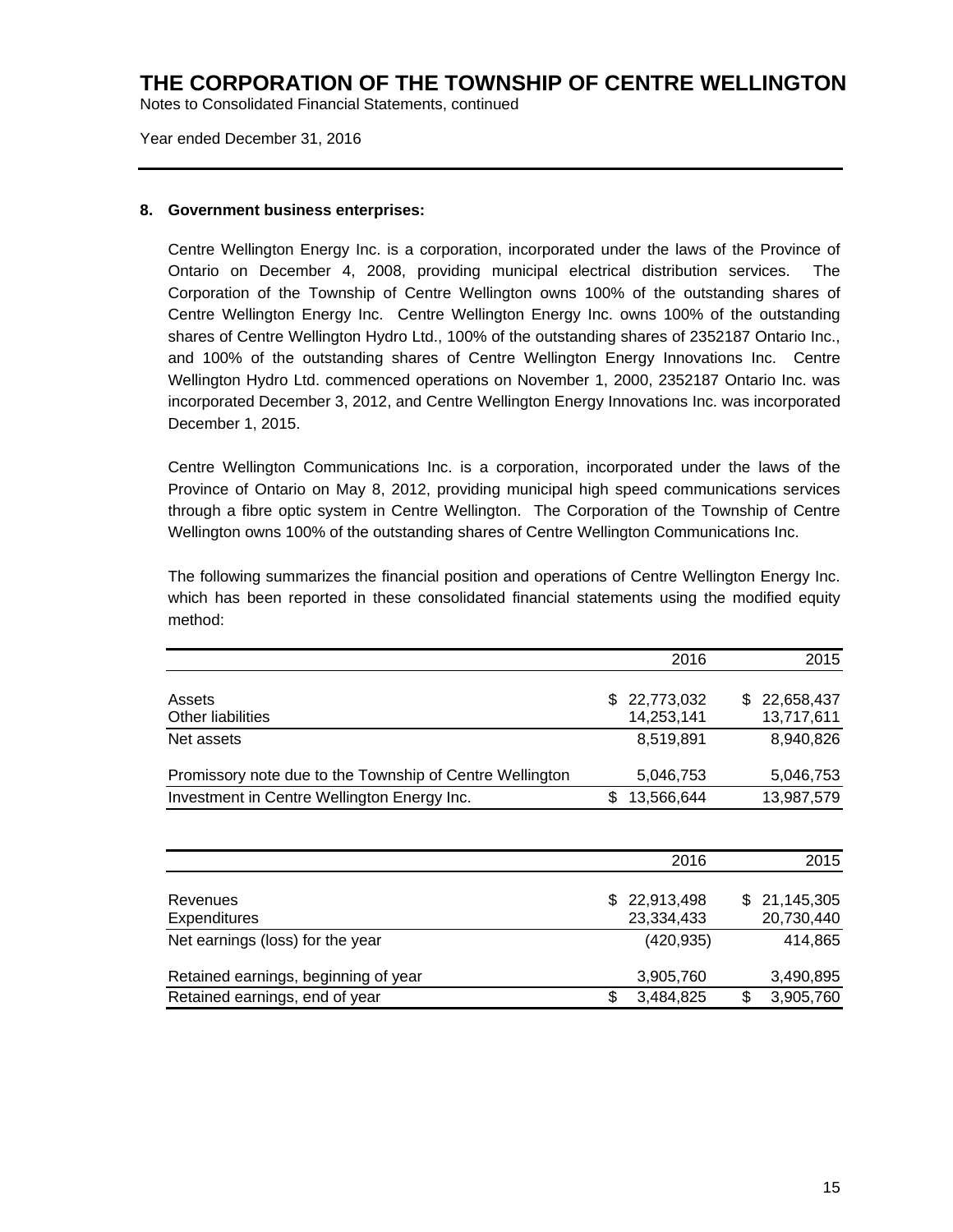Notes to Consolidated Financial Statements, continued

#### Year ended December 31, 2016

#### **8. Government business enterprises (continued):**

The following summarizes the financial position and operations of Centre Wellington Communications Inc. which has been reported in these consolidated financial statements using the modified equity method:

|                                                | 2016                         | 2015                         |
|------------------------------------------------|------------------------------|------------------------------|
| Assets<br><b>Other liabilities</b>             | \$<br>1,133,416<br>1,033,782 | \$<br>1,071,893<br>1,024,766 |
| Net assets                                     | \$<br>99,634                 | \$<br>47,127                 |
|                                                |                              |                              |
|                                                | 2016                         | 2015                         |
| Revenue<br><b>Expenditures</b>                 | \$<br>255,426<br>202,919     | \$<br>267,603<br>213,129     |
| Net earnings for the year                      | 52,507                       | 54,474                       |
| Retained earnings (deficit), beginning of year | 47,127                       | (7, 347)                     |
| Retained earnings, end of year                 | \$<br>99,634                 | \$<br>47,127                 |

#### **9. Trust funds:**

Trust funds administered by the municipality amounting to \$919,831 (2015 - \$885,901) have not been included in the consolidated statement of financial position nor have their operations been included in the consolidated statement of operations.

#### **10. Pension agreements:**

The Township makes contributions to the Ontario Municipal Employees Retirement Fund (OMERS), which is a multi-employer plan, on behalf of members of its staff. This plan is a defined benefit plan which specifies the amount of the retirement benefit to be received by the employees based on the length of service and rates of pay. Employees and employers contribute jointly to the plan.

Because OMERS is a multi-employer pension plan, any pension plan surpluses or deficits are the joint responsibility of Ontario municipal organizations and their employees. As a result, the Township does not recognize any share of the OMERS pension surplus or deficit. The amount contributed to OMERS for 2016 was \$821,718 (2015 - \$788,148) for current service. The contribution rate for 2016 was 9% to 15.8% (2015 - 9% to 15.8%) depending on age and level of income level.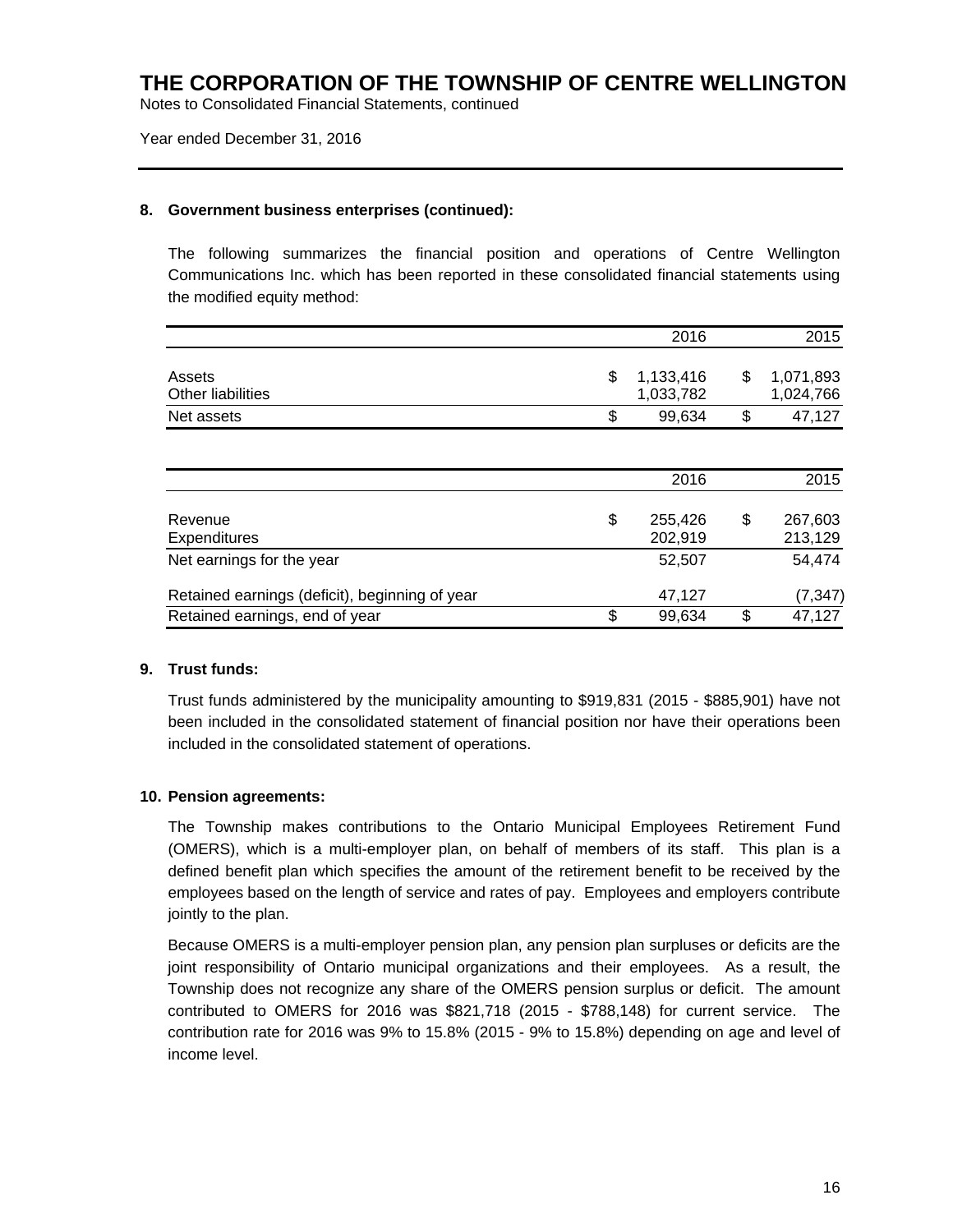Notes to Consolidated Financial Statements, continued

#### Year ended December 31, 2016

#### **10. Pension agreements (continued):**

The latest available report for the OMERS plan was December 31, 2016. At that time the plan reported a \$5.7 billion actuarial deficit (2015 - \$7.0 billion deficit), based on actuarial liabilities of \$87.0 billion (2015 - \$81.9 billion) and actuarial assets of \$81.3 billion (2015 - \$74.9 billion). Ongoing adequacy of the current contribution rates will need to be monitored and may lead to increased future funding requirements.

#### **11. Gaming revenue:**

Effective April 1, 2013, the Township entered into a new Municipality Contribution Agreement with the Ontario Lottery and Gaming Corporation (OLGC). As part of the agreement, OLGC provides quarterly payments to the Township, based on revenue at the Grand River Raceway, as follows:

- (a) 5.25% of the electronic games revenue that is less than \$65,000,000; plus
- (b) 3.00% of the electronic games revenue that is between \$65,000,000 and \$200,000,000; plus
- (c) 2.50% of the electronic games revenue that is between \$200,000,000 and \$500,000,000; plus
- (d) 0.50% of the electronic games revenue that is greater than \$500,000,000; plus
- (e) 4.00% of live table games revenue.

Pursuant to an agreement between the Township and the County of Wellington, 21% of the gross quarterly proceeds due to the Township were paid to the County of Wellington. This payment was designed to cover additional costs incurred by the County of Wellington due to the Grand River Raceway. With the expiration of the previous agreement with the OLGC on March 31, 2013, the Township ceased quarterly payments to the County of Wellington.

2016 gaming revenue proceeds of \$2,174,468 (2015 - \$2,132,820) were placed in a Township reserve fund.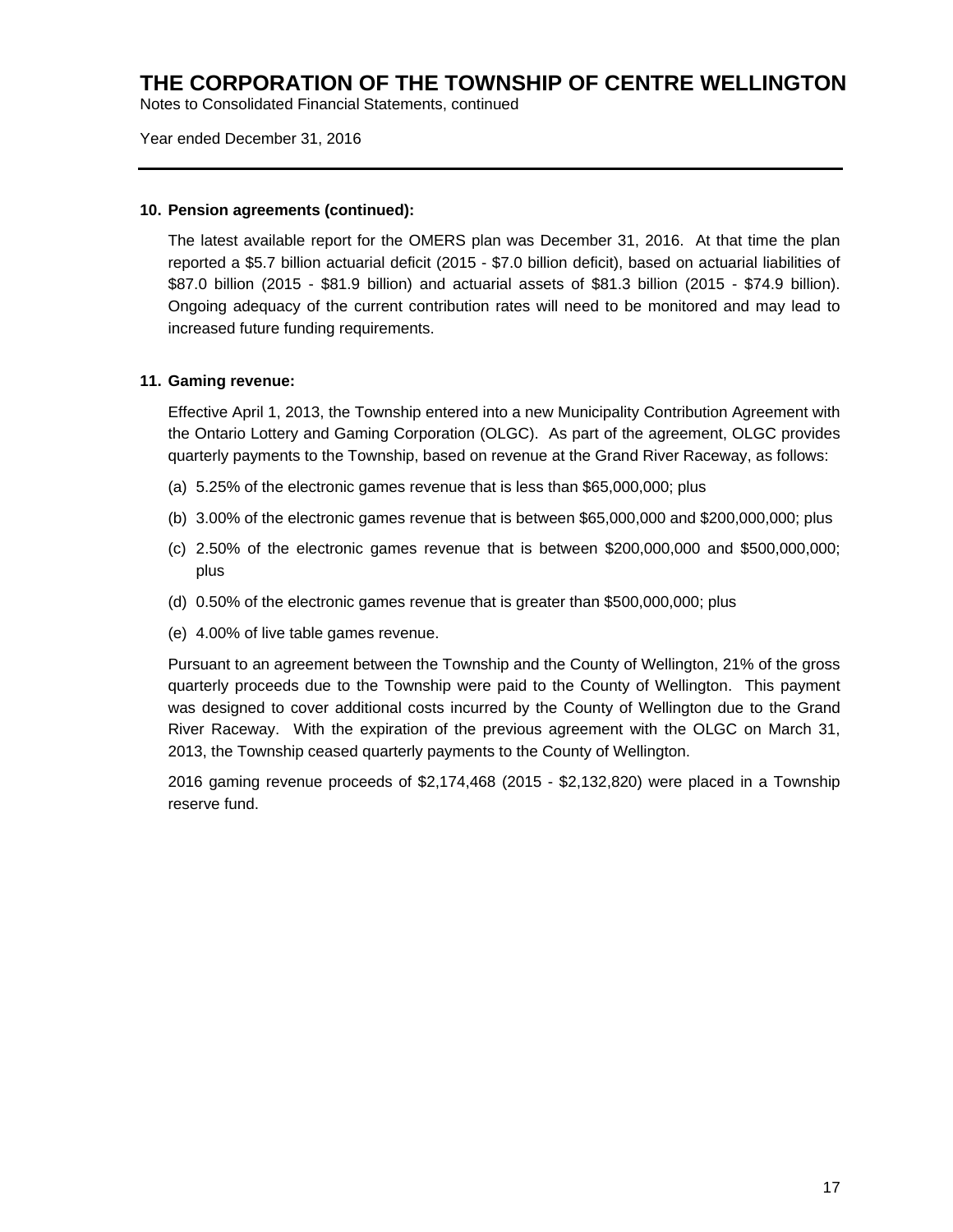Notes to Consolidated Financial Statements, continued

### Year ended December 31, 2016

#### **12. Deferred revenue:**

The deferred revenues, reported on the consolidated statement of financial position, consist of the following:

|                            |             | Contributions |              |                             |              |
|----------------------------|-------------|---------------|--------------|-----------------------------|--------------|
|                            |             | Received      | Investment   | Revenue                     |              |
| 2016                       | Opening     | (Refunded)    | Income       | Recognized                  | Ending       |
| Obligatory:                |             |               |              |                             |              |
| Development charges        | \$4,574,289 | \$5,138,588   | \$<br>80.909 | $$(4,099,589)$ \$ 5,694,197 |              |
| Recreational land          | 347,181     | 77.023        | 5,556        |                             | 429,760      |
| Parking revenues           | 25,909      |               | 377          |                             | 26,286       |
| Subdivider contributions   | 358,476     | 43,079        | 3,599        |                             | 405,154      |
| Building code              | 424,304     | 731,892       | 3,655        | (145, 770)                  | 1,014,081    |
| Federal gas tax funding    | 536,199     | 811,552       | 8,329        | (915, 290)                  | 440,790      |
| Other:                     |             |               |              |                             |              |
| Grading and damage         |             |               |              |                             |              |
| deposits                   | 1,572,197   | 709,770       |              |                             | 2,281,967    |
| Builder and other deposits | 1,064,488   | 164,995       |              |                             | 1,229,483    |
| Other                      | 59,963      | 215,174       |              | (59,963)                    | 215,174      |
|                            | \$8,963,006 | \$7,892,073   | \$102.425    | \$(5,220,612)               | \$11,736,892 |

|                            |             | Contributions   |            |                             |           |
|----------------------------|-------------|-----------------|------------|-----------------------------|-----------|
|                            |             | Received        | Investment | Revenue                     |           |
| 2015                       | Opening     | (Refunded)      | Income     | Recognized                  | Ending    |
|                            |             |                 |            |                             |           |
| Obligatory:                |             |                 |            |                             |           |
| Development charges        | \$5,817,647 | \$3,314,458     | \$111.855  | $$(4,669,671)$ \;           | 4,574,289 |
| Recreational land          | 268,849     | 73.707          | 4,625      |                             | 347,181   |
| Parking revenues           | 55,266      |                 | 643        | (30,000)                    | 25,909    |
| Subdivider contributions   | 568,649     | (215,175)       | 5,002      |                             | 358,476   |
| Building code              | 126,294     | 295,673         | 2,337      |                             | 424,304   |
| Federal gas tax funding    | 38,418      | 772,907         | 3,304      | (278, 430)                  | 536,199   |
| Other:                     |             |                 |            |                             |           |
| Grading and damage         |             |                 |            |                             |           |
| deposits                   | 1,472,054   | 100,143         |            |                             | 1,572,197 |
| Builder and other deposits | 894,864     | 169,624         |            |                             | 1,064,488 |
| Other                      | 62,974      | 59,963          |            | (62, 974)                   | 59,963    |
|                            | \$9,305,015 | \$<br>4,571,300 | \$127,766  | $$(5,041,075)$ \$ 8,963,006 |           |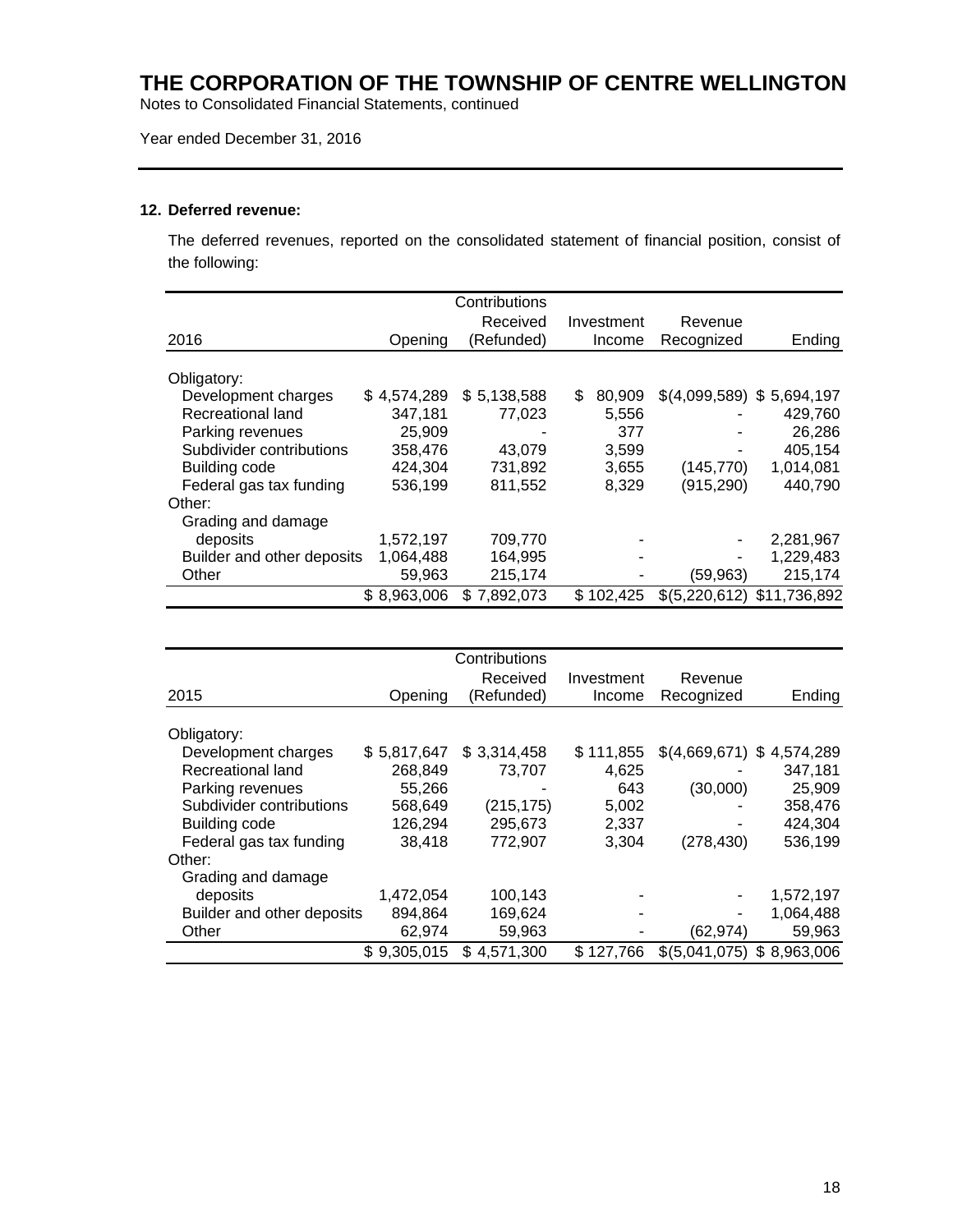Notes to Consolidated Financial Statements, continued

Buildings 7,400,649<br>
Vehicles 5,867,867

Road and structure infrastructure

#### Year ended December 31, 2016

#### **13. Tangible capital assets:**

| Cost                                                                                                                                                                            | Balance at<br>December 31,<br>2015                                                                               | Additions                                                                                        | <b>Disposals</b>                                                                 | Balance at<br>December 31,<br>2016                                                                               |
|---------------------------------------------------------------------------------------------------------------------------------------------------------------------------------|------------------------------------------------------------------------------------------------------------------|--------------------------------------------------------------------------------------------------|----------------------------------------------------------------------------------|------------------------------------------------------------------------------------------------------------------|
| Land<br>Land improvements<br><b>Buildings</b><br>Vehicles<br>Equipment<br>Water and wastewater infrastructure<br>Road and structure infrastructure<br>Assets under construction | \$<br>2,188,222<br>5,351,886<br>23.284.702<br>10,661,912<br>8,529,170<br>108.907.726<br>171,860,977<br>1,361,938 | \$<br>95,827<br>17,246<br>710.760<br>1,044,057<br>550.680<br>2,843,699<br>4,349,301<br>1,457,390 | \$<br>(126,883)<br>(758,528)<br>(290,854)<br>(31,068)<br>(609, 705)<br>(780,783) | \$<br>2,284,049<br>5,369,132<br>23,868,579<br>10,947,441<br>8,788,996<br>111,720,357<br>175,600,573<br>2,038,545 |
| Total                                                                                                                                                                           | \$<br>332,146,533                                                                                                | \$11,068,960                                                                                     | \$<br>(2,597,821)                                                                | \$340,617,672                                                                                                    |
| Accumulated amortization                                                                                                                                                        | Balance at<br>December 31,<br>2015                                                                               | Disposals                                                                                        | Amortization                                                                     | Balance at<br>December 31,<br>2016                                                                               |

Land \$ - \$ - \$ - \$ - Land improvements 1,514,477 - 157,519 1,671,996<br>Buildings 1,671,996 7,400,649 (110,459) 615,824 7,906,014

Vehicles 5,867,867 (747,404) 763,364 5,883,827 Equipment 3,500,270 (290,855) 617,002 3,826,417 Water and wastewater infrastructure 28,992,730 (25,284) 2,358,281 31,325,727

Assets under construction and the set of the set of the set of the set of the set of the set of the set of the set of the set of the set of the set of the set of the set of the set of the set of the set of the set of the s

| Total                               | \$<br>124,389,810 | \$(1,514,124) | \$<br>8,016,170 | \$130,891,856     |
|-------------------------------------|-------------------|---------------|-----------------|-------------------|
|                                     |                   |               |                 |                   |
|                                     | Net book value    |               |                 | Net book value    |
|                                     | December 31, 2015 |               |                 | December 31, 2016 |
| Land                                | \$<br>2,188,222   |               |                 | \$<br>2,284,049   |
| Land improvements                   | 3,837,409         |               |                 | 3,697,136         |
| <b>Buildings</b>                    | 15,884,053        |               |                 | 15,962,565        |
| Vehicles                            | 4,794,045         |               |                 | 5,063,614         |
| Equipment                           | 5,028,900         |               |                 | 4,962,579         |
| Water and wastewater infrastructure | 79,914,996        |               |                 | 80,394,630        |
| Road and structure infrastructure   | 94.747.160        |               |                 | 95,322,698        |
| Assets under construction           | 1.361.938         |               |                 | 2,038,545         |
| Total                               | \$<br>207,756,723 |               |                 | \$209,725,816     |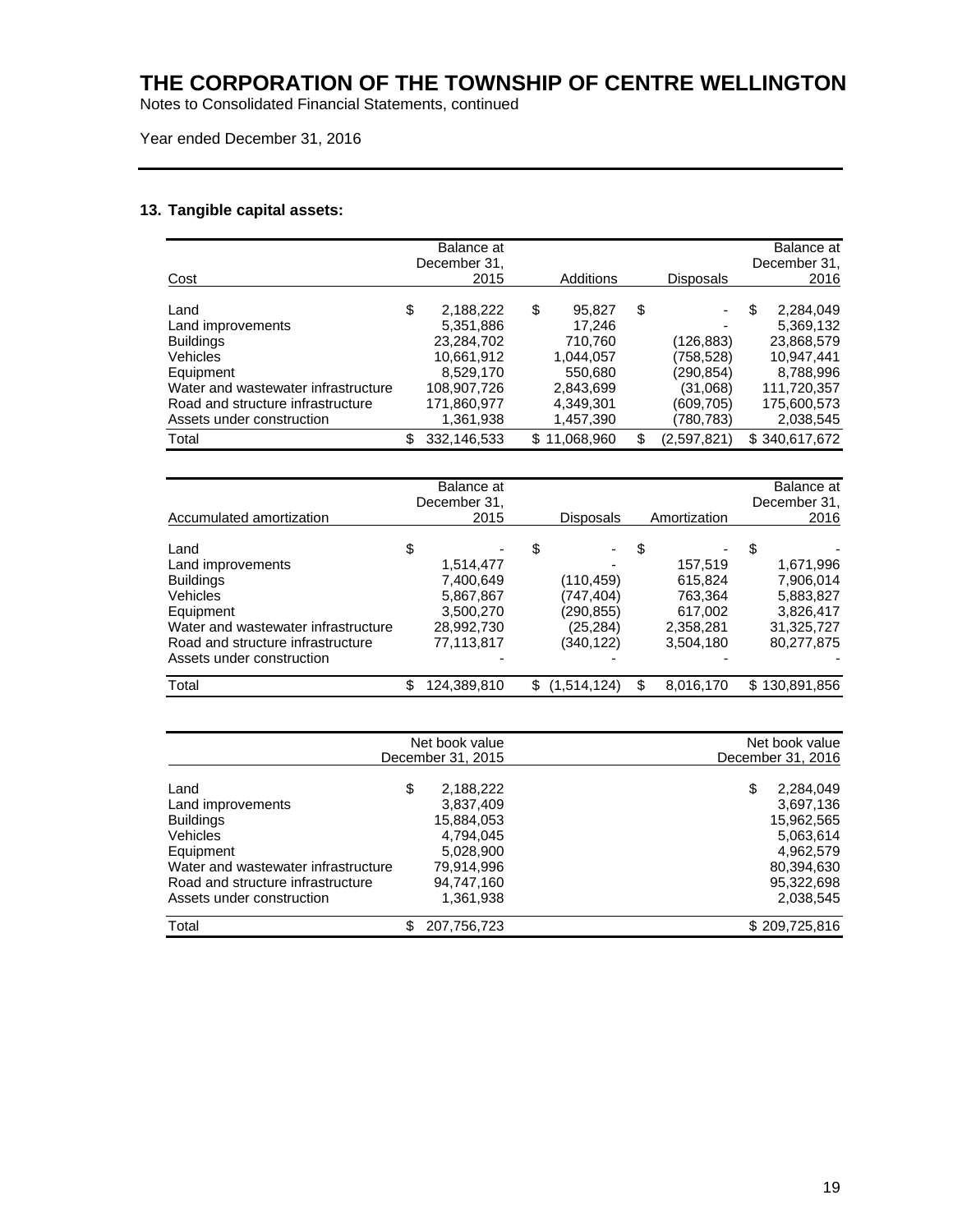Notes to Consolidated Financial Statements, continued

Year ended December 31, 2016

#### **13. Tangible Capital Assets (continued):**

(a) Assets under construction:

Assets under construction having a value of \$2,038,545 (2015 - \$1,361,938) have not been amortized. Amortization of these assets will commence when the asset is put into service.

(b) Contributed tangible capital assets:

Contributed capital assets have been recognized at fair market value at the date of contribution. The value of contributed assets received during the year is \$3,275,860 (2015 - \$3,614,493).

(c) Tangible capital assets disclosed at nominal values:

Where an estimate of fair value could not be made, the tangible capital asset was recognized at a nominal value. Land and buildings are the only categories where nominal values were assigned.

(d) Write-down of tangible capital assets:

The write-down of tangible capital assets during the year was \$nil (2015 - \$nil).

#### **14. Employee benefits and other liabilities:**

The Township provides certain employee benefits, which will require funding in future periods. An actuarial estimate of the future liabilities for these benefits has been completed as at December 31, 2016.

|                                                              | 2016               |    | 2015               |
|--------------------------------------------------------------|--------------------|----|--------------------|
| Post employment benefits<br>Future payments required to WSIB | 480.810<br>160.296 | S  | 462.541<br>159.691 |
|                                                              | 641.106            | \$ | 622.232            |

(a) Post employment benefits:

The Township pays health, dental, travel and life insurance benefits on behalf of its eligible senior management early retirees to age 65. Senior management are eligible for retiree benefits if they retire on an OMERS pension, before the age of 65.

The Township pays health, dental, travel and life insurance benefits on behalf of its nonmanagement employees for early retirees to age 65.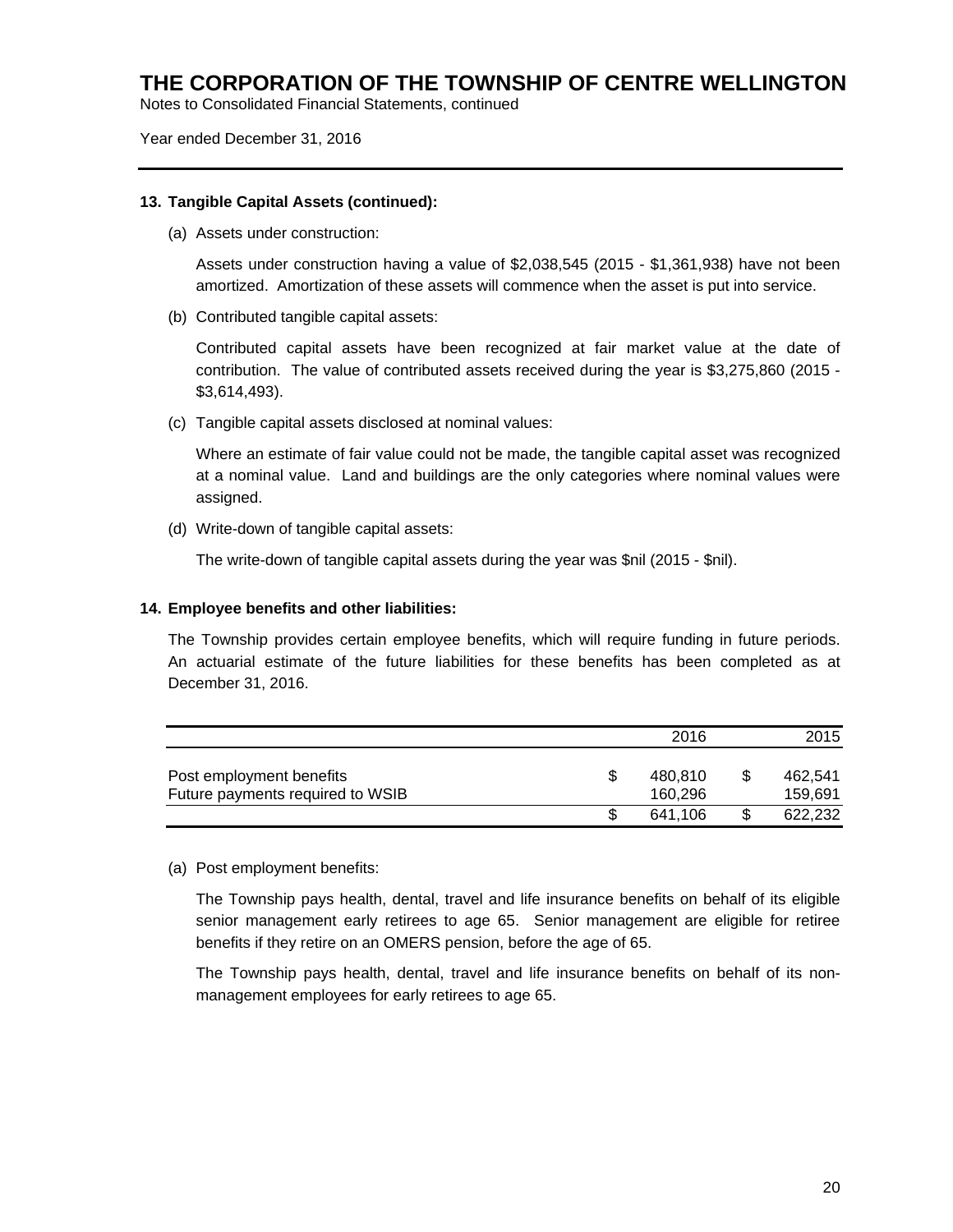Notes to Consolidated Financial Statements, continued

Year ended December 31, 2016

#### **14. Employee benefits and other liabilities (continued):**

(a) Post employment benefits (continued)

Non-management members are eligible for retiree benefits if they retire on an OMERS pension after 55 years of age with at least 25 years service.

The most recent actuarial valuation was performed as at December 31, 2014, which is extrapolated to December 31, 2016.

Information about the post employment benefit plan is as follows:

|                                                  | 2016          | 2015          |
|--------------------------------------------------|---------------|---------------|
| Accrued benefit obligation:                      |               |               |
| Balance, beginning of year                       | \$<br>466,286 | \$<br>458,761 |
| Current benefit cost                             | 23,566        | 22,057        |
| Interest                                         | 22,045        | 21,460        |
| Benefit payments                                 | (27, 946)     | (35, 992)     |
| Expected accrued benefit obligation, end of year | 483,951       | 466,286       |
| Unamortized actuarial loss                       | (3, 141)      | (3,745)       |
| Liability for post employment benefits           | \$<br>480,810 | 462,541       |

The unamortized actuarial loss is amortized over the expected average service life of 15 years (2015 – 15 years).

The main actuarial assumptions employed for the valuation are as follows:

(i) Interest (discount rate):

The obligation as at December 31, 2016, of the present value of future liabilities and the expense for the 12 months ended December 31, 2016, were determined using a discount rate of 4.75% (2015 - 4.75%).

(ii) Medical costs:

Medical costs were assumed to increase at the rate of 5.1% for 2015 and 2016, reducing by 0.4% per year to 4.0% in 2019 and 4.0% per year thereafter.

(iii) Dental costs:

Dental costs were assumed to increase at the rate of 4.0% (2015 - 4.0%) per year.

The Township has established a reserve to mitigate the future impact of the post employment benefits obligation. The balance at the end of the year is \$68,772 (2015 - \$63,951).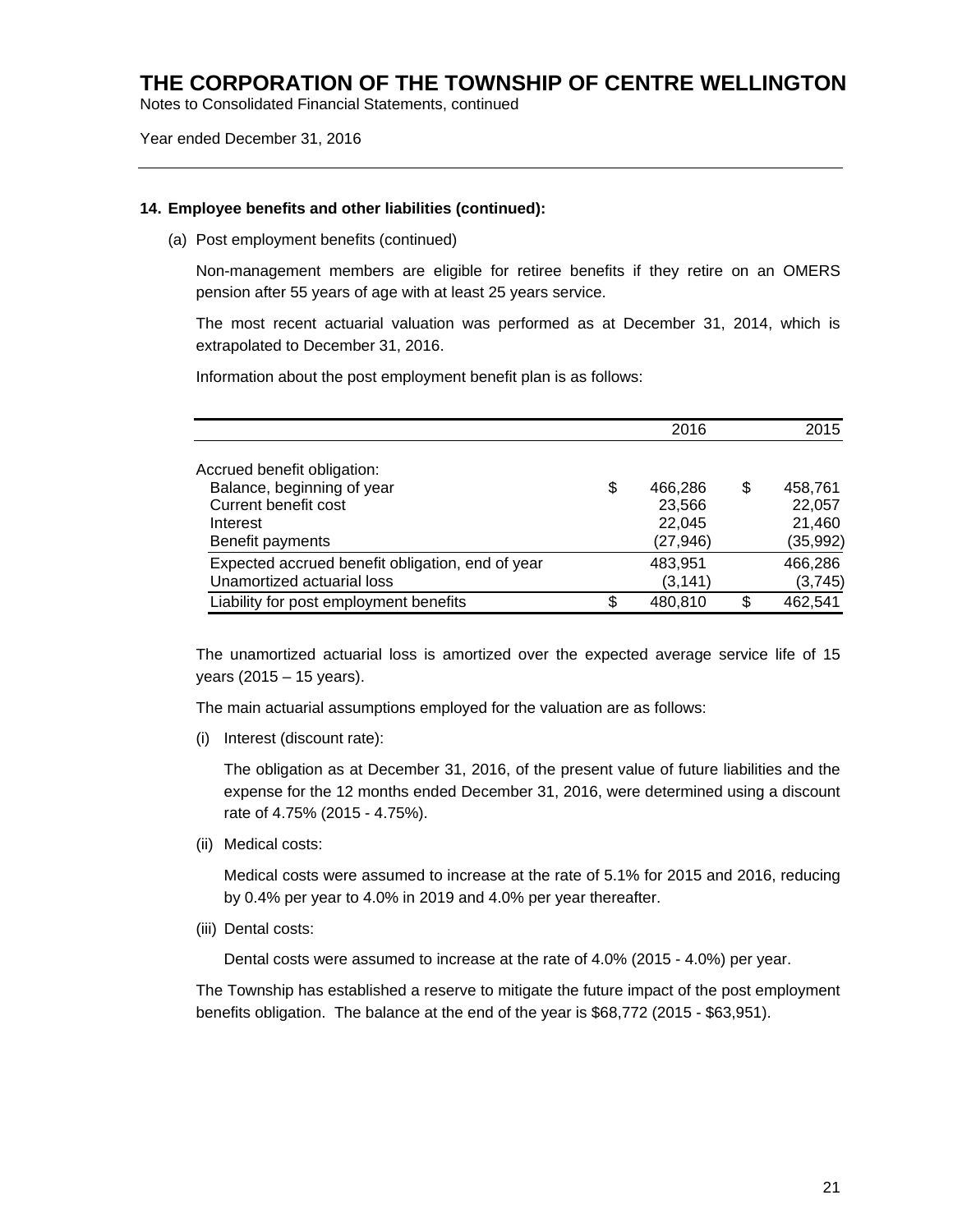Notes to Consolidated Financial Statements, continued

Year ended December 31, 2016

#### **14. Employee benefits and other liabilities (continued):**

(b) WSIB:

With respect to responsibilities under provisions of the WSIB Act the Township has elected to be treated as a Schedule 2 employer and remits payments to the WSIB as required to fund disability payments. An actuarial estimate of future liabilities has been completed and forms the basis for the estimated liability reported in these financial statements. The most recent actuarial valuation was performed as at December 31, 2013, which is extrapolated to December 31, 2016.

Information about the WSIB liability is as follows:

|                                                                                                                   | 2016                                         | 2015                                          |
|-------------------------------------------------------------------------------------------------------------------|----------------------------------------------|-----------------------------------------------|
| Accrued benefit obligation:<br>Balance, beginning of year<br>Current benefit cost<br>Interest<br>Benefit payments | \$<br>106,732<br>13,596<br>4,795<br>(13,959) | \$<br>102,691<br>13,067<br>4,608<br>(13, 634) |
| Expected accrued benefit obligation, end of year<br>Unamortized actuarial gain                                    | 111,164<br>49,132                            | 106,732<br>52,959                             |
| <b>WSIB liability</b>                                                                                             | \$<br>160,296                                | 159,691                                       |

Included in expenses is \$3,827 (2015 - \$3,827) for amortization of the actuarial gain. The unamortized actuarial gain on future payments required to the WSIB is amortized over the expected period of the liability which is 11 years (2015 - 11 years).

The main actuarial assumptions employed for the valuation are as follows:

(i) Interest (discount rate):

The obligation as at December 31, 2016, of the present value of future liabilities and the expense for the 12 months ended December 31, 2016, were determined using a discount rate of 4.5% (2015 - 4.5%).

(ii) Administration costs:

Administration costs were assumed to be 38% (2015 - 38%) of the compensation expense.

(iii) Compensation expense:

Compensation costs, which include loss of earnings benefits, health care costs and noneconomic loss awards, were assumed to increase at rates ranging from (1.50%) to 4.00% (2015 - (1.50%) to 4.00%) depending on the benefit type.

The Township has established a reserve to mitigate the future impact of the WSIB obligation. The balance at the end of the year is \$500,000 (2015 - \$500,000).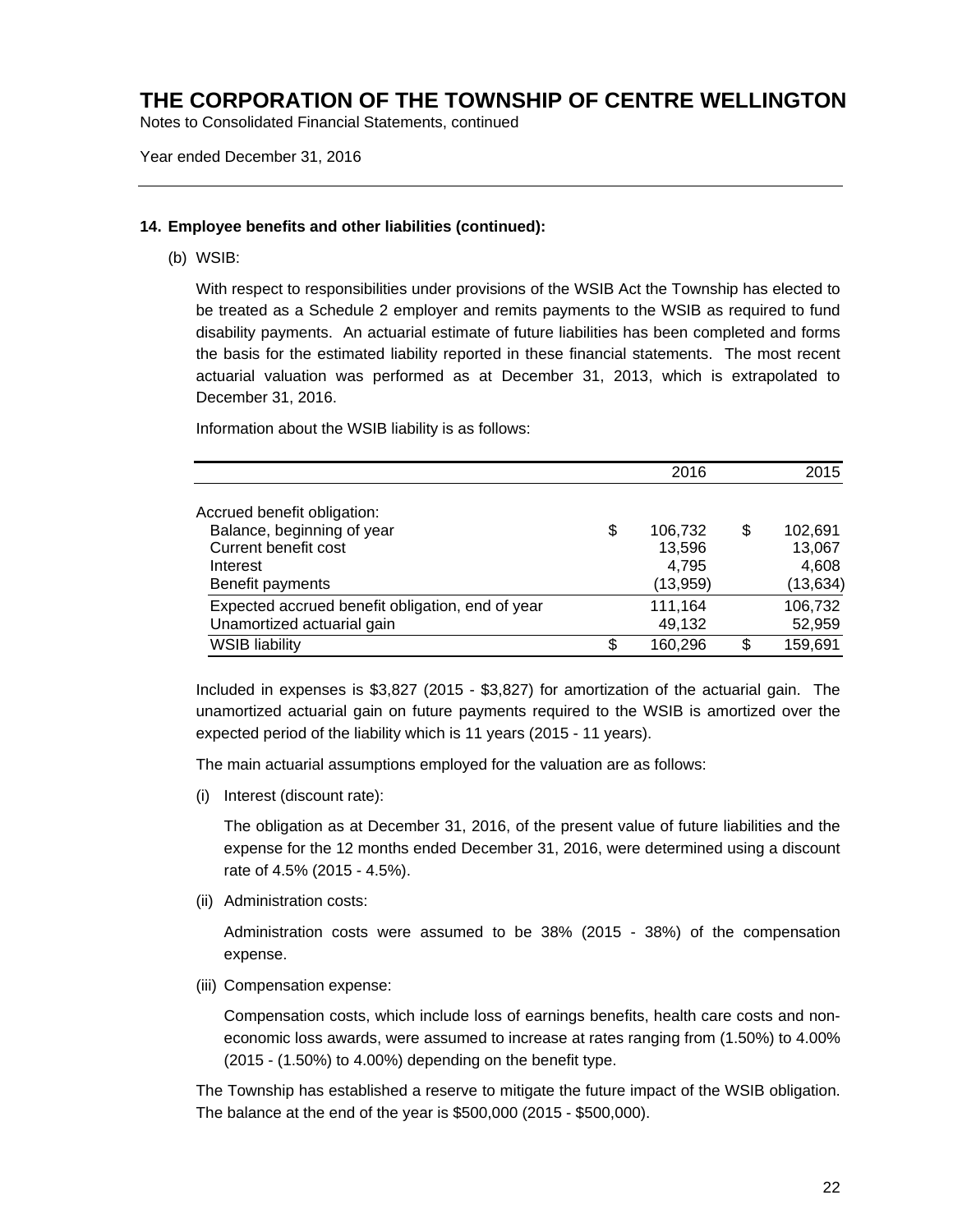Notes to Consolidated Financial Statements, continued

### Year ended December 31, 2016

### **15. Accumulated surplus:**

Accumulated surplus consists of individual fund surplus and reserves and reserve funds as follows:

|                                                               | 2016           | 2015          |
|---------------------------------------------------------------|----------------|---------------|
|                                                               |                |               |
| Surplus:                                                      |                |               |
| Invested in tangible capital assets                           | \$209,725,816  | \$207,756,723 |
| General purposes                                              | 7,431,272      | 4,562,776     |
| Investment in Centre Wellington Energy Inc.                   | 13,566,644     | 13,987,579    |
| Investment in Centre Wellington Communications Inc.           | 99,634         | 47,127        |
| Amounts to be recovered:                                      |                |               |
| Post employment benefits                                      | (480, 810)     | (462, 541)    |
| <b>WSIB</b>                                                   | (160, 296)     | (159, 691)    |
| Net long-term liabilities                                     | (25, 798, 512) | (27,680,864)  |
| <b>Total surplus</b>                                          | 204,383,748    | 198,051,109   |
| Reserves set aside by Council for:                            |                |               |
| Capital works - Wastewater                                    | 4,280,833      | 4,290,379     |
| Working capital                                               | 1,109,662      | 1,109,662     |
| Capital works - Roads                                         | 144,260        | 651,154       |
| Replacement of equipment                                      | 3,051,735      | 2,830,986     |
| Capital works - Waterworks                                    | 6,565,172      | 6,772,464     |
| Other                                                         | 7,178,843      | 4,051,087     |
| Capital works - Cultural                                      | 8,678          | 3,384         |
| Capital works - Fire                                          | 12,783         | 14,085        |
| Contingencies                                                 | 185,180        | 190,180       |
| <b>Total reserves</b>                                         | 22,537,146     | 19,913,381    |
| Reserve funds set aside for specific purposes by Council for: |                |               |
| Capital works - Other                                         | 2,681,295      | 2,209,215     |
| Capital works - Social services                               | 85,815         | 40,187        |
| Capital works - Roads                                         | 195,705        | 17,786        |
| Capital works - Wastewater                                    | 2,320,519      | 2,299,040     |
| Capital works - Waterworks                                    | 1,238,667      | 1,271,252     |
| Total reserve funds                                           | 6,522,001      | 5,837,480     |
|                                                               |                |               |
| Accumulated surplus                                           | \$233,442,895  | \$223,801,970 |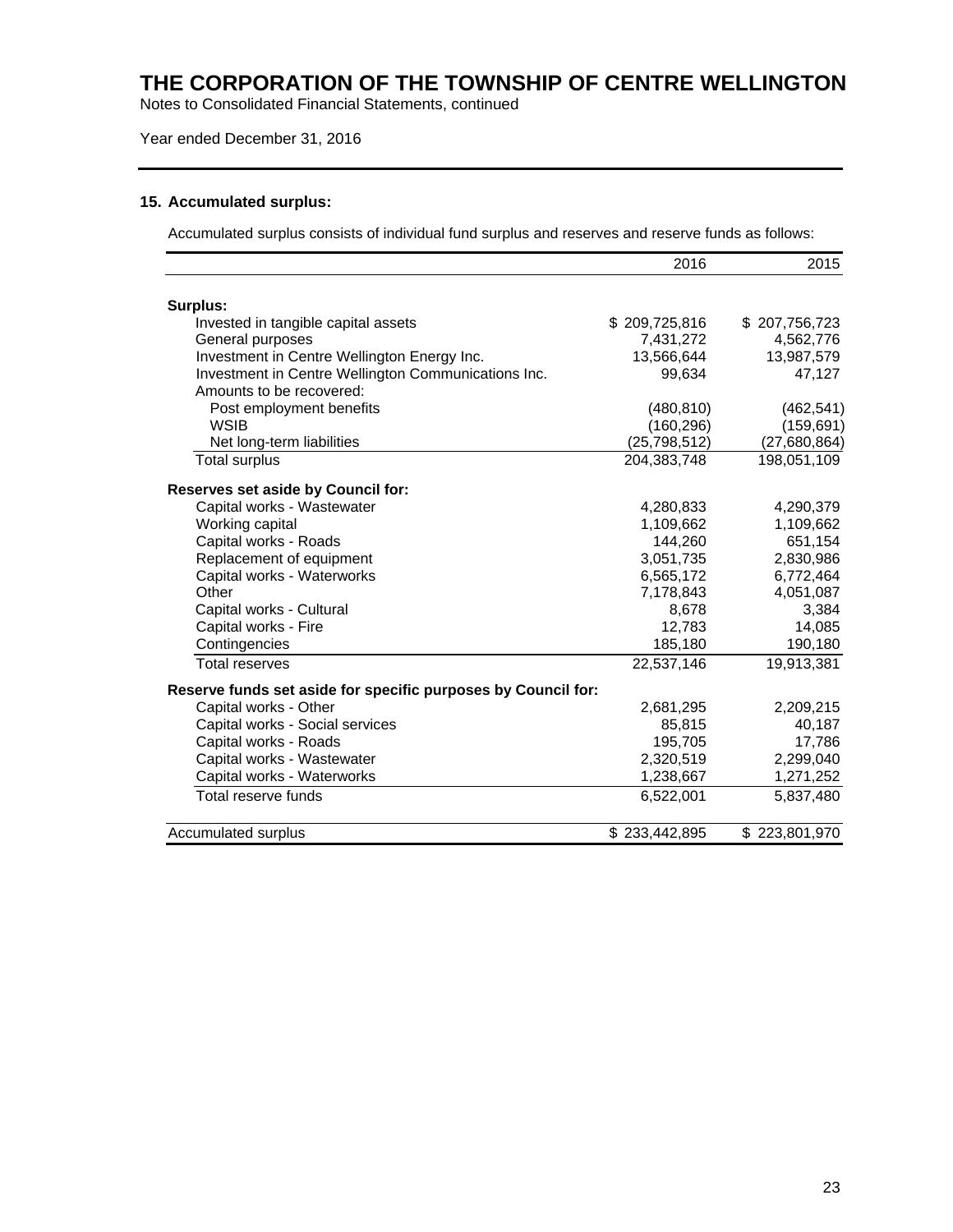Notes to Consolidated Financial Statements, continued

Year ended December 31, 2016

#### **16. Budget data:**

The budget data presented in these consolidated financial statements is based upon the 2016 operating and capital budgets approved by Council on February 16, 2016. Amortization was not contemplated on development of the budget and, as such, has not been included. The chart below reconciles the approved budget to the budget figures reported in these consolidated financial statements.

|                            | <b>Budget Amount</b> |
|----------------------------|----------------------|
| Revenues:                  |                      |
| Operating budget           | \$<br>31,906,507     |
| Capital budget             | 11,272,250           |
| Less:                      |                      |
| Transfers from other funds | (10, 433, 450)       |
| Proceeds on debt issue     |                      |
| Total revenue              | 32,745,307           |
| Expenses:                  |                      |
| Operating budget           | 31,906,507           |
| Capital budget             | 11,272,250           |
| Less:                      |                      |
| Transfers to other funds   | (8, 290, 156)        |
| Capital expenses           | (9,232,250)          |
| Debt principal payments    | (1,612,691)          |
| Total expenses             | 24,043,660           |
| Annual surplus             | \$<br>8,701,647      |

#### **17. Public liability insurance:**

The Township has undertaken a portion of the risk for public liability as a means of achieving efficient and cost effective risk management. The Township has opted for a self insured retention or deductible, of \$25,000 for each occurrence involving public liability claims. In excess of the self insured retention, the Township insurance program carries limits up to \$25,000,000 per occurrence.

The Township has established a reserve for allocated self insurance claims. The balance at the end of the year is \$100,000 (2015 - \$100,000).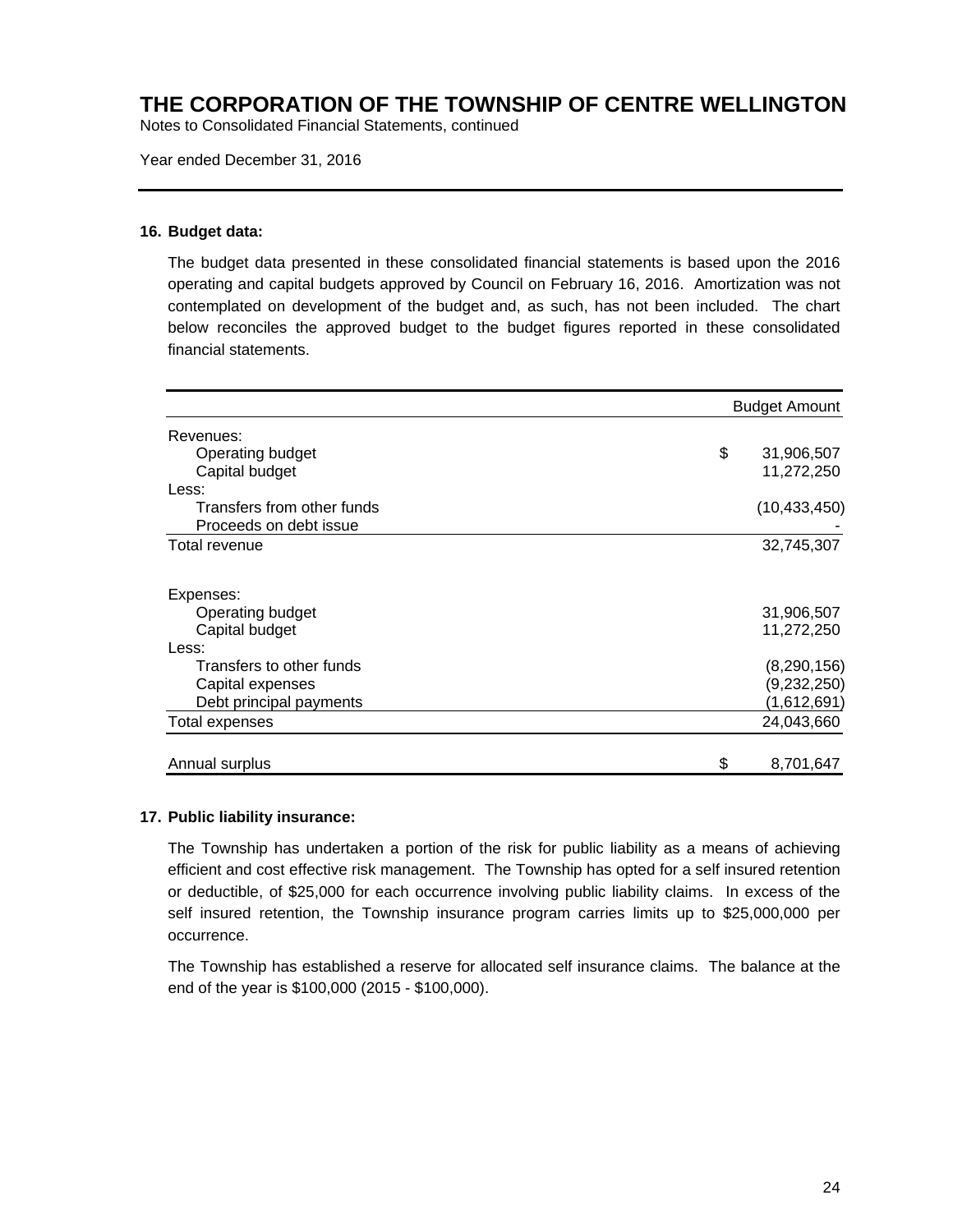Notes to Consolidated Financial Statements, continued

Year ended December 31, 2016

#### **18. Accounts payable and accrued liabilities:**

Included in accounts payable and accrued liabilities is an estimated liability of \$326,000 as at December 31, 2016 (2015 - \$326,000) for remediation of a contaminated site. The site was a former toy factory with soil contamination that obligates the Township to undertake remediation activities. The estimated cost of the obligation is based on a detailed remediation plan prepared by a qualified external environmental consulting firm.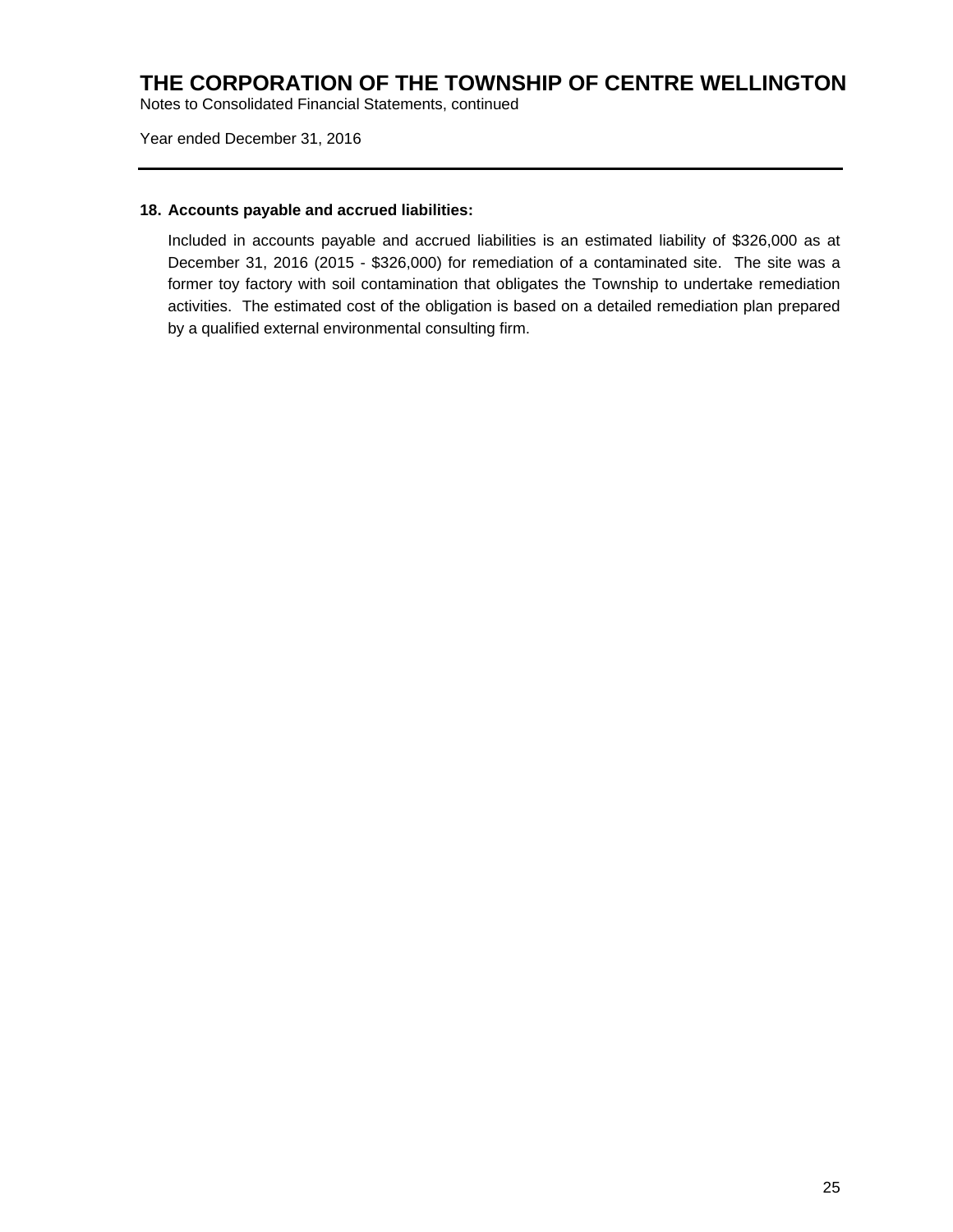Notes to Consolidated Financial Statements, continued

#### Year ended December 31, 2016

#### **19. Segmented information:**

The Township of Centre Wellington is a diversified municipal government institution that provides a wide range of services to its citizens, including roads, water and wastewater services, planning, parks and recreation, fire, administration of the building code, stray animal control, cemetery operations and various cultural and social activities. For management reporting purposes, the Township's operations and activities are reported by fund. Funds were created for the purpose of recording specific activities to attain certain objectives in accordance with special regulations, restrictions or limitations.

Township services are provided by departments and their activities are reported in these funds. Certain departments have been separately disclosed in the segmented information in the following schedule.

|                                 | General                  | Protection           | Transportation<br>Services | Environmental<br>Services | <b>Health Services</b> | Social and Family<br>Services | <b>Recreation &amp;</b><br>Culture | Planning &<br>Development | 2016<br>Consolidated |
|---------------------------------|--------------------------|----------------------|----------------------------|---------------------------|------------------------|-------------------------------|------------------------------------|---------------------------|----------------------|
|                                 | Government               |                      |                            |                           |                        |                               |                                    |                           |                      |
| <b>Revenues</b>                 |                          |                      |                            |                           |                        |                               |                                    |                           |                      |
| Taxation                        | S<br>2,594,544           | $1,500,017$ \$<br>۱S | $4,600,352$ \$             |                           | $60.575$ \$<br>S       | $545.402$ \$                  | $2.756.429$ \$                     | 765,700                   | 12,823,019<br>S      |
| Government transfers            | 520,200                  | 497,055              | 2,430,442                  | 177,258                   | 10,000                 | 55,611                        | 5,243                              | 5,750                     | 3,701,559            |
| Development charges earned      | 10,746                   | 223,943              | 1,175,923                  | 2,196,907                 |                        |                               | 401,420                            | 90,650                    | 4,099,589            |
| Licences and permits            | 32,367                   | 1,047,663            |                            |                           | ۰                      |                               |                                    |                           | 1,080,030            |
| Fees, rents and concessions     | 190,599                  | 17,827               | 206,464                    | 8,467,544                 | 118,753                | 168,566                       | 1,985,150                          | 143,155                   | 11,298,058           |
| Penalties and interest on taxes | 351,279                  |                      |                            |                           |                        |                               |                                    |                           | 351,279              |
| Interest, donations and other   | 4,456,752                | 14,368               | 16,148                     | 82,994                    | 30.937                 | 22,296                        | 36,202                             | 7,700                     | 4,667,397            |
| <b>Equity loss from Centre</b>  | (420, 935)               | $\sim$               | $\sim$                     |                           | ÷.                     | ٠                             | $\overline{\phantom{a}}$           | $\overline{\phantom{a}}$  | (420, 935)           |
| Wellington Energy Inc.          |                          |                      |                            |                           |                        |                               |                                    |                           |                      |
| Equity earnings from Centre     | 52,507                   | $\sim$               | $\sim$                     | ٠                         | ٠                      | ٠                             | $\overline{\phantom{a}}$           | $\overline{\phantom{a}}$  | 52,507               |
| Communications Inc.             |                          |                      |                            |                           |                        |                               |                                    |                           |                      |
| Developer contributions         | $\overline{\phantom{a}}$ | ٠                    | 1,404,789                  | 1,257,095                 | ۰                      | ٠                             | ÷                                  | 257,072                   | 2,918,956            |
| Gaming revenue                  |                          |                      | 2,174,468                  |                           | ÷.                     | $\overline{\phantom{a}}$      |                                    | $\tilde{\phantom{a}}$     | 2,174,468            |
| Loss on disposal of tangible    | 26,212                   | 4,327                | (229, 289)                 | 4,216                     | $\sim$                 | ٠                             | (5, 595)                           | $\overline{\phantom{a}}$  | (200, 129)           |
| capital assets                  |                          |                      |                            |                           |                        |                               |                                    |                           |                      |
| <b>Total Revenues</b>           | 7,814,271<br>S           | $3,305,200$ \$<br>ၭ  | $11,779,297$ \$            | 12.186.014 \$             | 220.265 \$             | 791.875 \$                    | $5.178.849$ \$                     | 1.270.027                 | 42,545,798<br>-S     |
| <b>Expenses</b>                 |                          |                      |                            |                           |                        |                               |                                    |                           |                      |
| Salaries and benefits           | S<br>1,749,870           | $1,927,244$ \$<br>۱s | $1,690,974$ \$             | 2,532,038 \$              | 67,396 \$              | 302,227                       | $2,703,717$ \$<br>∣\$              | 726,007                   | 11,699,473<br>-S     |
| Goods and services              | 1,037,159                | 894,928              | 3,598,239                  | 3,668,949                 | 85,886                 | 343,152                       | 1,939,975                          | 355,593                   | 11,923,881           |
| <b>Transfer payments</b>        |                          | 113,920              |                            | 190,842                   | ٠                      |                               | 53,115                             |                           | 357,877              |
| Interest and rental             | 42,135                   | 12,181               | 23,356                     | 607,330                   | ÷                      |                               | 212,294                            | 10,176                    | 907,472              |
| Amortization                    | 301,833                  | 263,939              | 4,120,571                  | 2,501,357                 | 5,195                  | 46,467                        | 776,808                            | ÷.                        | 8,016,170            |
| <b>Total Expenses</b>           | $3,130,997$ \$<br>S      | $3,212,212$ \$       | $9,433,140$ \$             | $9,500,516$ \$            | 158,477 \$             | 691,846 \$                    | $5,685,909$ \$                     | 1,091,776                 | 32,904,873<br>∣\$    |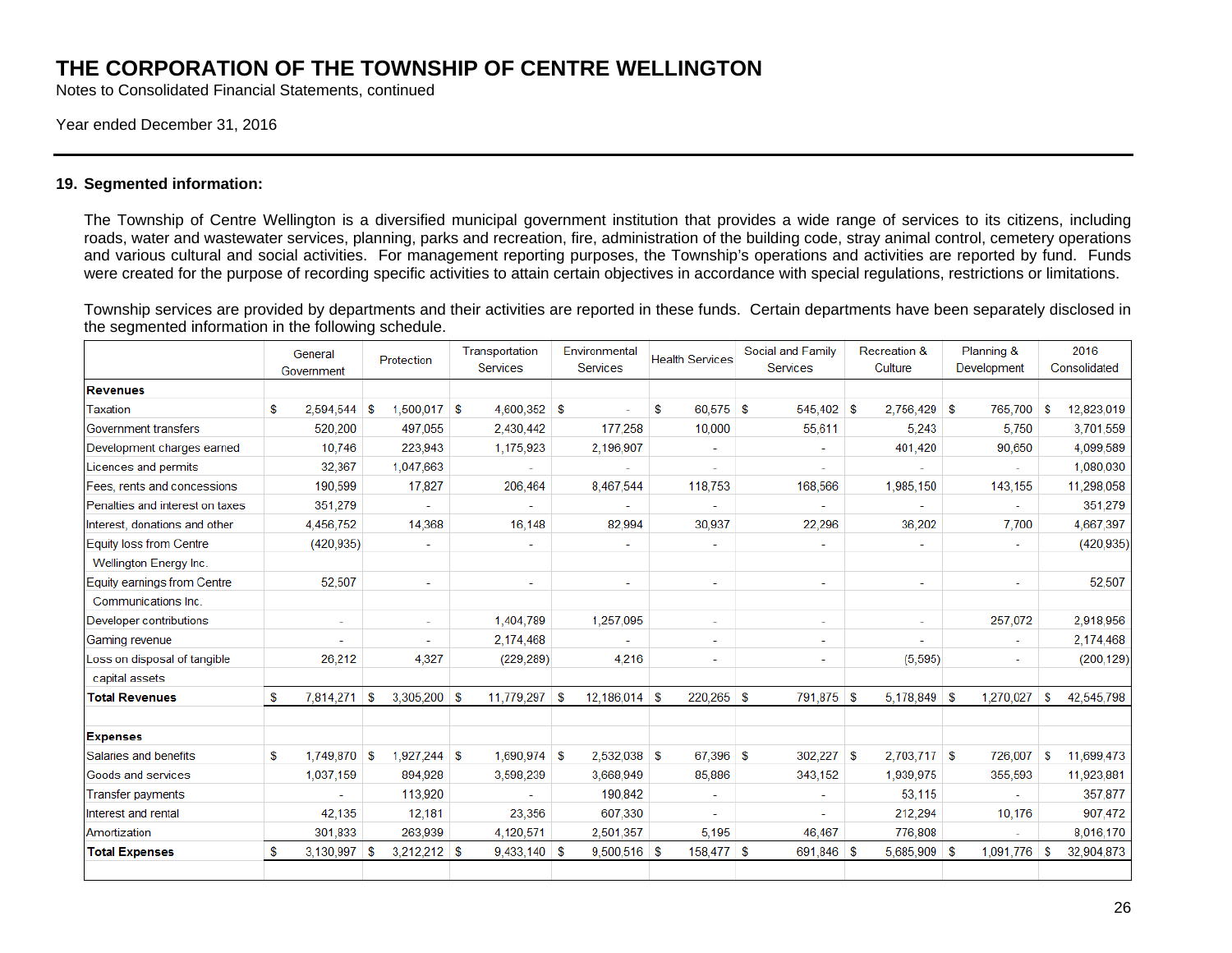Notes to Consolidated Financial Statements, continued

### Year ended December 31, 2016

### **19. Segmented information (continued):**

|                                 | General<br>Government |                          | Protection               | Transportation<br><b>Services</b> |                          | Environmental<br><b>Services</b> |                          | Health<br><b>Services</b> |                          | Social and Family<br><b>Services</b> |                          | <b>Recreation &amp;</b><br>Culture |                          | Planning &<br>Development |                          | 2015<br>Consolidated |               |
|---------------------------------|-----------------------|--------------------------|--------------------------|-----------------------------------|--------------------------|----------------------------------|--------------------------|---------------------------|--------------------------|--------------------------------------|--------------------------|------------------------------------|--------------------------|---------------------------|--------------------------|----------------------|---------------|
| <b>Revenues</b>                 |                       |                          |                          |                                   |                          |                                  |                          |                           |                          |                                      |                          |                                    |                          |                           |                          |                      |               |
| Taxation                        | S                     | 2.462,440                | 1,396,390<br>\$.         | s.                                | 4,385,866                | -S                               |                          | S                         | 55,986                   | S                                    | 382,663                  | S                                  | 2.644.710                | s.                        | 772,261                  |                      | \$12,100,316  |
| Government transfers            |                       | 612,000                  | 161,030                  |                                   | 848,846                  |                                  | 405,018                  |                           |                          |                                      | 58,245                   |                                    | 2,809                    |                           | 24,591                   |                      | 2,112,539     |
| Development charges earned      |                       | 34.462                   | 21,160                   |                                   | 1,467,839                |                                  | 2.602.510                |                           | $\sim$                   |                                      | ٠                        |                                    | 524,550                  |                           | 19,150                   |                      | 4.669.671     |
| Licences and permits            |                       | 28,122                   | 813,293                  |                                   |                          |                                  |                          |                           |                          |                                      |                          |                                    |                          |                           |                          |                      | 841.415       |
| Fees, rents and concessions     |                       | 181,287                  | 21,692                   |                                   | 136,405                  |                                  | 7.881.698                |                           | 117,120                  |                                      | 158,145                  |                                    | 1.897.234                |                           | 156,363                  |                      | 10,549,944    |
| Penalties and interest on taxes |                       | 357.871                  |                          |                                   |                          |                                  |                          |                           |                          |                                      |                          |                                    |                          |                           | ۰                        |                      | 357.871       |
| Interest, donations and other   |                       | 1,057,988                | 22,488                   |                                   | 18,992                   |                                  | 116.425                  |                           | 31,060                   |                                      | 55,879                   |                                    | 60,204                   |                           | 20,695                   |                      | 1,383,731     |
| Equity earnings from Centre     |                       | 414,865                  | ۰                        |                                   | -                        |                                  | ٠                        |                           |                          |                                      |                          |                                    |                          |                           | ۰                        |                      | 414.865       |
| Wellington Energy Inc.          |                       |                          |                          |                                   |                          |                                  |                          |                           |                          |                                      |                          |                                    |                          |                           |                          |                      |               |
| Equity earnings from Centre     |                       | 47.127                   | $\overline{\phantom{a}}$ |                                   | $\overline{\phantom{a}}$ |                                  | $\overline{\phantom{a}}$ |                           | $\overline{\phantom{a}}$ |                                      | ٠                        |                                    | $\overline{\phantom{a}}$ |                           | ٠                        |                      | 47,127        |
| Communications Inc.             |                       |                          |                          |                                   |                          |                                  |                          |                           |                          |                                      |                          |                                    |                          |                           |                          |                      |               |
| Developer contributions         |                       | $\overline{\phantom{a}}$ | $\overline{\phantom{a}}$ |                                   | 2,143,303                |                                  | 897,774                  |                           | $\overline{\phantom{a}}$ |                                      | $\overline{\phantom{a}}$ |                                    | 95,480                   |                           | $\overline{\phantom{a}}$ |                      | 3,136,557     |
| Gaming revenue                  |                       | ٠                        |                          |                                   | 2,132,820                |                                  |                          |                           |                          |                                      |                          |                                    |                          |                           | ٠                        |                      | 2,132,820     |
| Loss on disposal of tangible    |                       | ٠                        | 9.016                    |                                   | (851, 220)               |                                  | (61,500)                 |                           | $\overline{\phantom{a}}$ |                                      | $\overline{\phantom{a}}$ |                                    | (283, 602)               |                           | ۰                        |                      | (1, 187, 306) |
| capital assets                  |                       |                          |                          |                                   |                          |                                  |                          |                           |                          |                                      |                          |                                    |                          |                           |                          |                      |               |
| <b>Total Revenues</b>           | S                     | 5.196.162                | $$2.445.069$ \ \$        |                                   | 10,282,851               |                                  | \$11,841,925             | -S                        | 204,166                  | -\$                                  | 654,932 \$               |                                    | $4,941,385$ \$           |                           | 993.060                  |                      | \$ 36,559,550 |
| <b>Expenses</b>                 |                       |                          |                          |                                   |                          |                                  |                          |                           |                          |                                      |                          |                                    |                          |                           |                          |                      |               |
| Salaries and benefits           | \$                    | 1.669.224                | \$1.843.126              | -S                                | 1.585.964                | -S                               | 2.529.066                | \$.                       | 65,655                   | \$.                                  | 275,628                  | £.                                 | 2.618.322                | -S                        | 719,621                  |                      | \$11,306,606  |
| Goods and services              |                       | 935,029                  | 308,925                  |                                   | 3,078,504                |                                  | 3,331,217                |                           | 174,032                  |                                      | 255,918                  |                                    | 1,820,136                |                           | 185,086                  |                      | 10,088,847    |
| <b>Transfer payments</b>        |                       |                          | 108,514                  |                                   |                          |                                  | 188.053                  |                           |                          |                                      |                          |                                    | 49,085                   |                           |                          |                      | 345.652       |
| Interest and rental             |                       | 31,793                   | 14,156                   |                                   | 25,439                   |                                  | 635,679                  |                           |                          |                                      |                          |                                    | 230,745                  |                           | 31,168                   |                      | 968,980       |
| Amortization                    |                       | 280.772                  | 252.885                  |                                   | 4,534,746                |                                  | 2,441,136                |                           | 5.195                    |                                      | 17.155                   |                                    | 699,543                  |                           |                          |                      | 8,231,432     |
| <b>Total Expenses</b>           | S                     | 2.916.818                | \$ 2,527,606             | - \$                              | 9,224,653                | - \$                             | 9,125,151                | -S                        | 244,882                  | \$                                   | 548,701                  | s.                                 | $5,417,831$ \$           |                           | 935,875                  |                      | \$ 30,941,517 |
|                                 |                       |                          |                          |                                   |                          |                                  |                          |                           |                          |                                      |                          |                                    |                          |                           |                          |                      |               |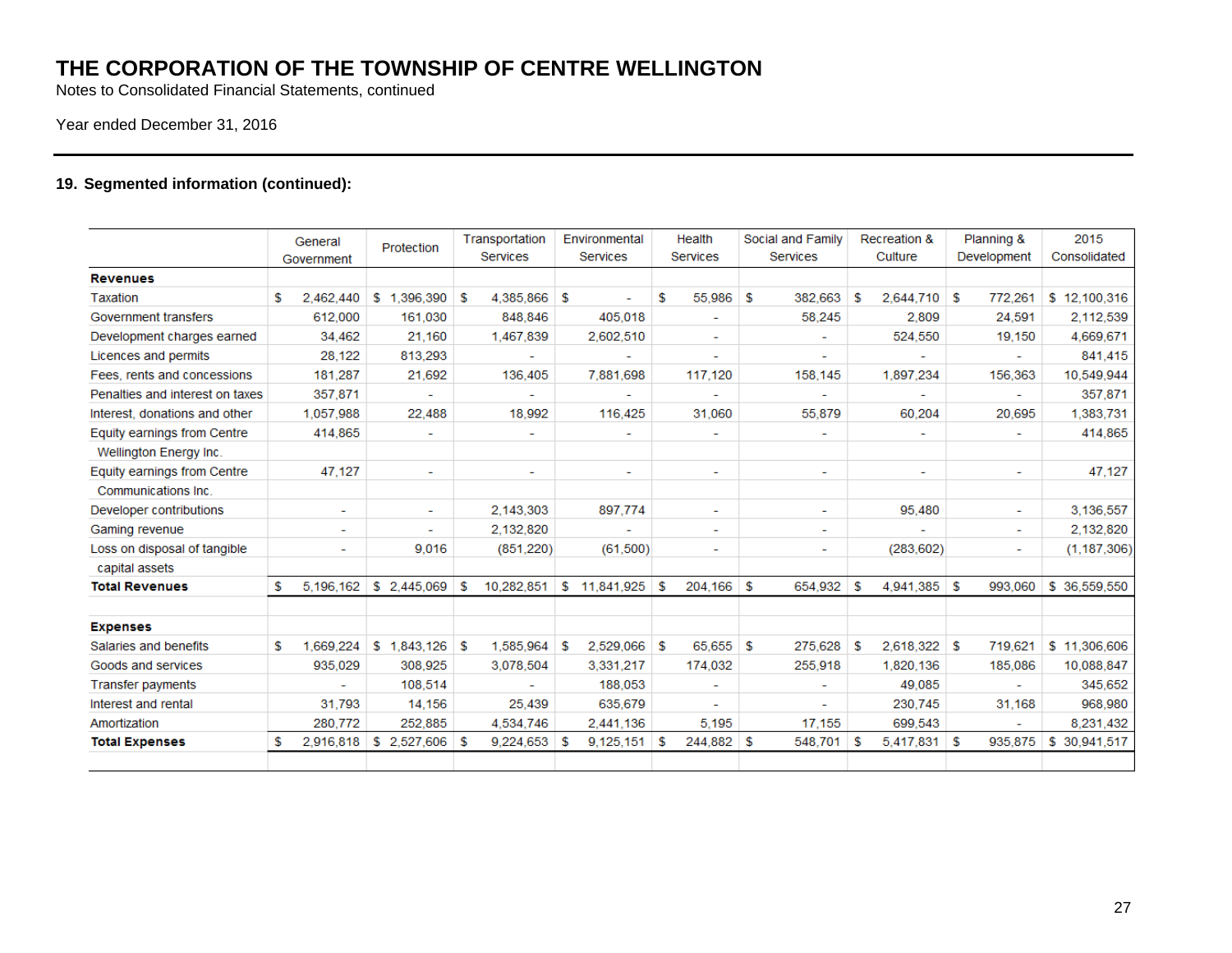

KPMG LLP 115 King Street South 2nd Floor Waterloo ON N2J 5A3 Canada Tel 519-747-8800 Fax 519-747-8830

# **INDEPENDENT AUDITORS' REPORT**

To the Members of Council, Inhabitants and Ratepayers of the Corporation of the Township of Centre Wellington

We have audited the accompanying financial statements of the trust funds of The Corporation of the Township of Centre Wellington which comprise the statement of financial position as at December 31, 2016 and the statement of operations and changes in net financial assets of the trust funds for the year then ended, and notes, comprising a summary of significant accounting policies and other explanatory information.

### *Management's Responsibility for the Financial Statements*

Management is responsible for the preparation and fair presentation of these financial statements in accordance with Canadian public sector accounting standards, and for such internal control as management determines is necessary to enable the preparation of financial statements that are free from material misstatement, whether due to fraud or error.

#### *Auditors' Responsibility*

Our responsibility is to express an opinion on these financial statements based on our audit. We conducted our audit in accordance with Canadian generally accepted auditing standards. Those standards require that we comply with ethical requirements and plan and perform an audit to obtain reasonable assurance about whether the financial statements are free from material misstatement.

An audit involves performing procedures to obtain audit evidence about the amounts and disclosures in the financial statements. The procedures selected depend on our judgment, including the assessment of the risks of material misstatement of the financial statements, whether due to fraud or error. In making those risk assessments, we consider internal control relevant to the entity's preparation and fair presentation of the financial statements in order to design audit procedures that are appropriate in the circumstances, but not for the purpose of expressing an opinion on the effectiveness of the entity's internal control. An audit also includes evaluating the appropriateness of accounting policies used and the reasonableness of accounting estimates made by management, as well as evaluating the overall presentation of the financial statements.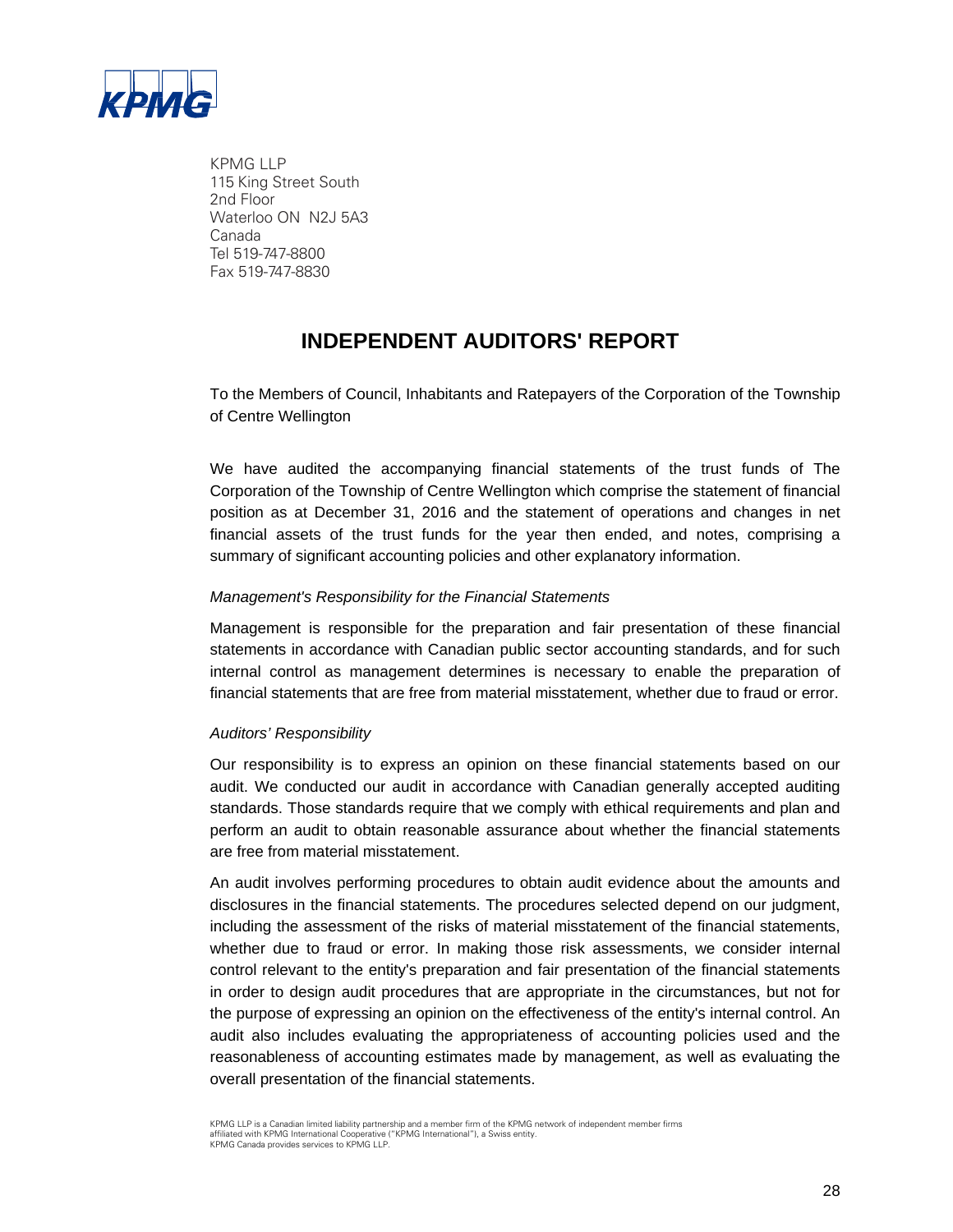

We believe that the audit evidence we have obtained is sufficient and appropriate to provide a basis for our qualified audit opinion.

#### *Basis for Qualified Opinion*

In common with many not-for-profit organizations, the trust funds of the Corporation of the Township of Centre Wellington derives revenue from sundry sources, the completeness of which is not susceptible to satisfactory audit verification. Accordingly, our verification of these revenues was limited to the amounts recorded in the records of the entity and we were not able to determine whether any adjustments might be necessary to revenue, surplus, assets, net financial assets and accumulated surplus.

### *Qualified Opinion*

In our opinion, except for the possible effects of the matter described in the Basis for Qualified Opinion paragraph, the financial statements present fairly, in all material respects, the financial position of the trust funds of The Corporation of the Township of Centre Wellington as at December 31, 2016, and the results of its operations for the year then ended in accordance with Canadian public sector accounting standards.

 $KPMG$  14P

Chartered Professional Accountants, Licensed Public Accountants

June 19, 2017 Waterloo, Canada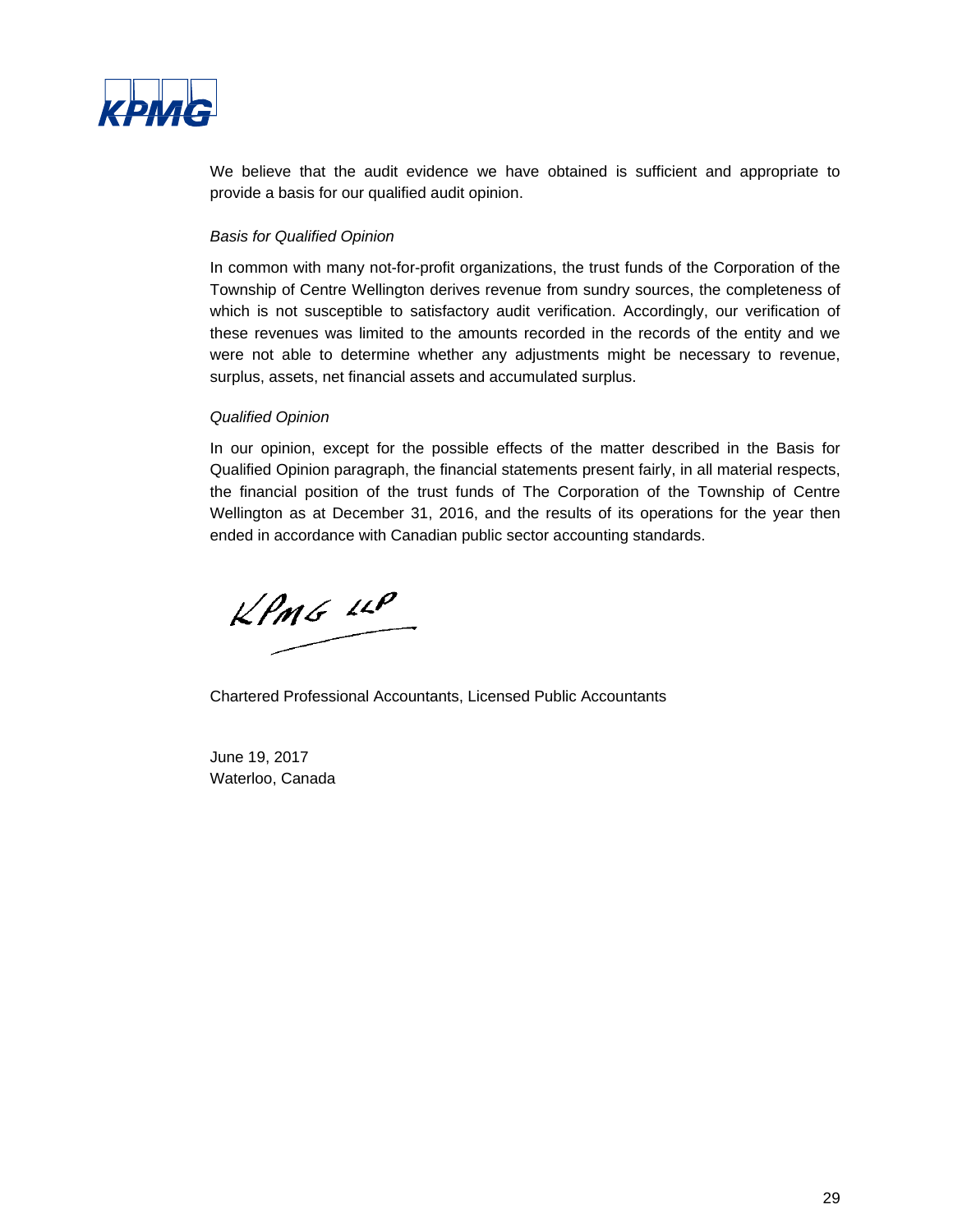Trust Funds - Statement of Financial Position

As at December 31, 2016, with comparative figures for 2015

|                                              | Elora<br>Cemetery<br>Perpetual<br>Care | Fergus<br>Cemetery<br>Perpetual<br>Care | Mount<br>Carmel<br>Cemetery<br>Perpetual<br>Care | M.W.<br><b>Baptie</b><br>Scholarship |     | 2016<br>Total | 2015<br>Total |
|----------------------------------------------|----------------------------------------|-----------------------------------------|--------------------------------------------------|--------------------------------------|-----|---------------|---------------|
| Assets:                                      |                                        |                                         |                                                  |                                      |     |               |               |
| Cash                                         | \$<br>45,131                           | \$<br>37,554                            | \$<br>2,536                                      | \$<br>4,490                          | \$  | 89,711        | \$<br>64,743  |
| Term deposit certificates                    | 293,124                                | 498,993                                 | 35,567                                           | 1,000                                |     | 828,684       | 813,993       |
| CIBC stock - at cost                         |                                        | 1,299                                   | $\overline{\phantom{0}}$                         |                                      |     | 1,299         | 1,299         |
| Due from Township                            |                                        | 170                                     | $\overline{\phantom{0}}$                         |                                      |     | 170           | 5,866         |
|                                              | 338,255                                | \$<br>538,016                           | \$<br>38,103                                     | 5,490                                | \$  | 919,864       | \$<br>885,901 |
| Liabilities:                                 |                                        |                                         |                                                  |                                      |     |               |               |
| Due to Township                              | \$<br>33                               | \$<br>$\sim$                            | \$<br>н.                                         | \$<br>$\sim$                         | \$  | 33            | \$            |
| Net financial assets and accumulated surplus | 338,222                                | \$<br>538,016                           | 38,103                                           | 5,490                                | \$. | 919,831       | \$<br>885,901 |

See accompanying notes to financial statements.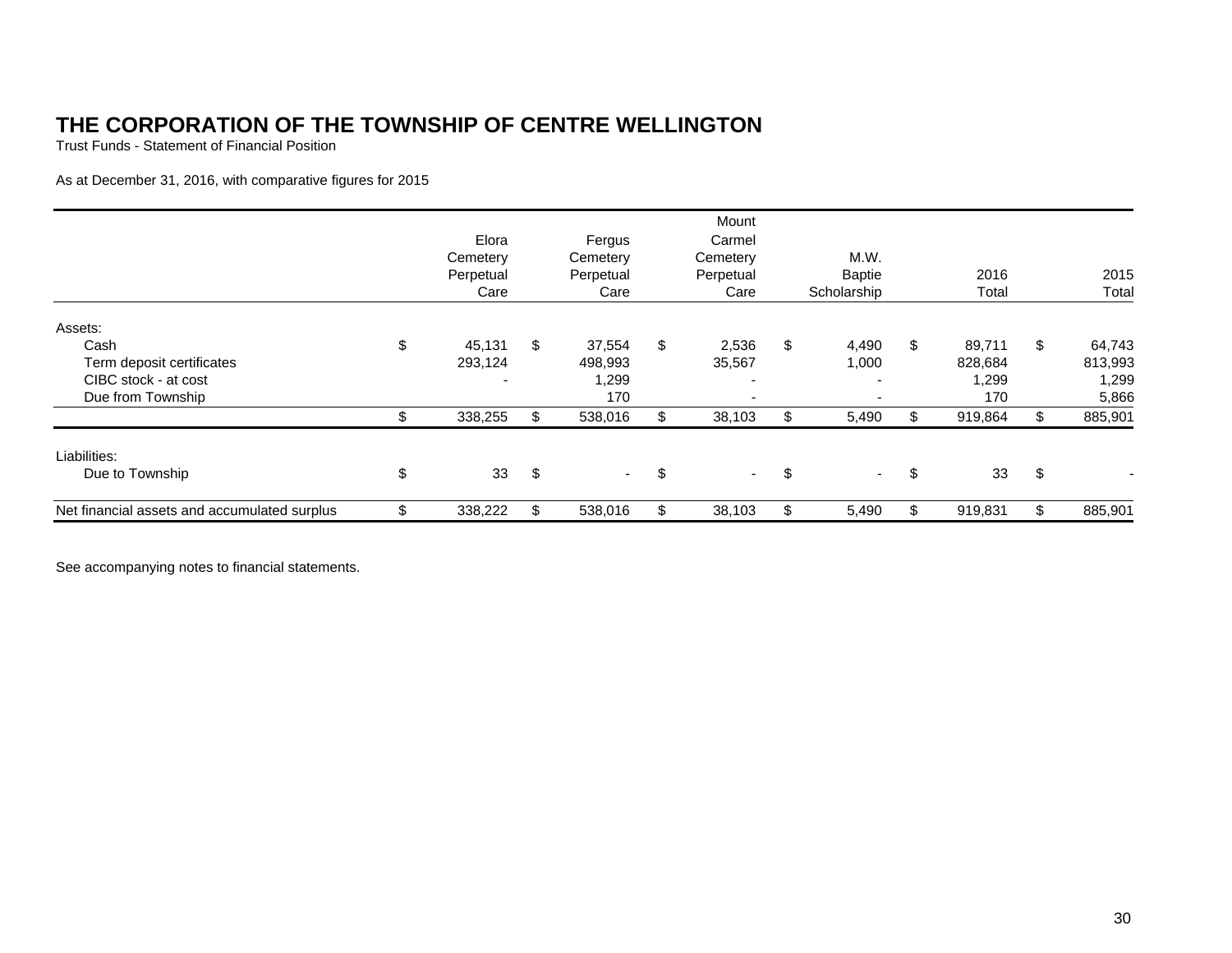Trust Funds - Statement of Operations and Changes in Net Financial Assets

Year ended December 31, 2016, with comparative figures for 2015

|                                               |               |     |           | Mount        |    |               |               |               |
|-----------------------------------------------|---------------|-----|-----------|--------------|----|---------------|---------------|---------------|
|                                               | Elora         |     | Fergus    | Carmel       |    |               |               |               |
|                                               | Cemetery      |     | Cemetery  | Cemetery     |    | M.W.          |               |               |
|                                               | Perpetual     |     | Perpetual | Perpetual    |    | <b>Baptie</b> | 2016          | 2015          |
|                                               | Care          |     | Care      | Care         |    | Scholarship   | Total         | Total         |
| Revenue:                                      |               |     |           |              |    |               |               |               |
| Sale of plots and cemetery fees               | \$<br>18,498  | \$  | 15,339    | \$<br>50     | \$ |               | \$<br>33.887  | \$<br>37,693  |
| Investment income                             | 5,534         |     | 14,683    | 662          |    | 43            | 20,922        | 21,670        |
|                                               | 24,032        |     | 30,022    | 712          |    | 43            | 54,809        | 59,363        |
| Expenses:                                     |               |     |           |              |    |               |               |               |
| Reimbursement to Township                     | 5,534         |     | 14,683    |              |    |               | 20,217        | 20,887        |
| Reimbursement to Mount Carmel Cemetery        |               |     |           | 662          |    |               | 662           | 736           |
|                                               | 5,534         |     | 14,683    | 662          |    |               | 20,879        | 21,623        |
| Surplus                                       | 18,498        |     | 15,339    | 50           |    | 43            | 33,930        | 37,740        |
| Net financial assets and accumulated surplus, |               |     |           |              |    |               |               |               |
| beginning of year                             | 319,724       |     | 522,677   | 38,053       |    | 5,447         | 885,901       | 848,161       |
| Net financial assets and accumulated surplus, |               |     |           |              |    |               |               |               |
| end of year                                   | \$<br>338,222 | \$. | 538,016   | \$<br>38,103 | S  | 5,490         | \$<br>919,831 | \$<br>885,901 |

See accompanying notes to financial statements.